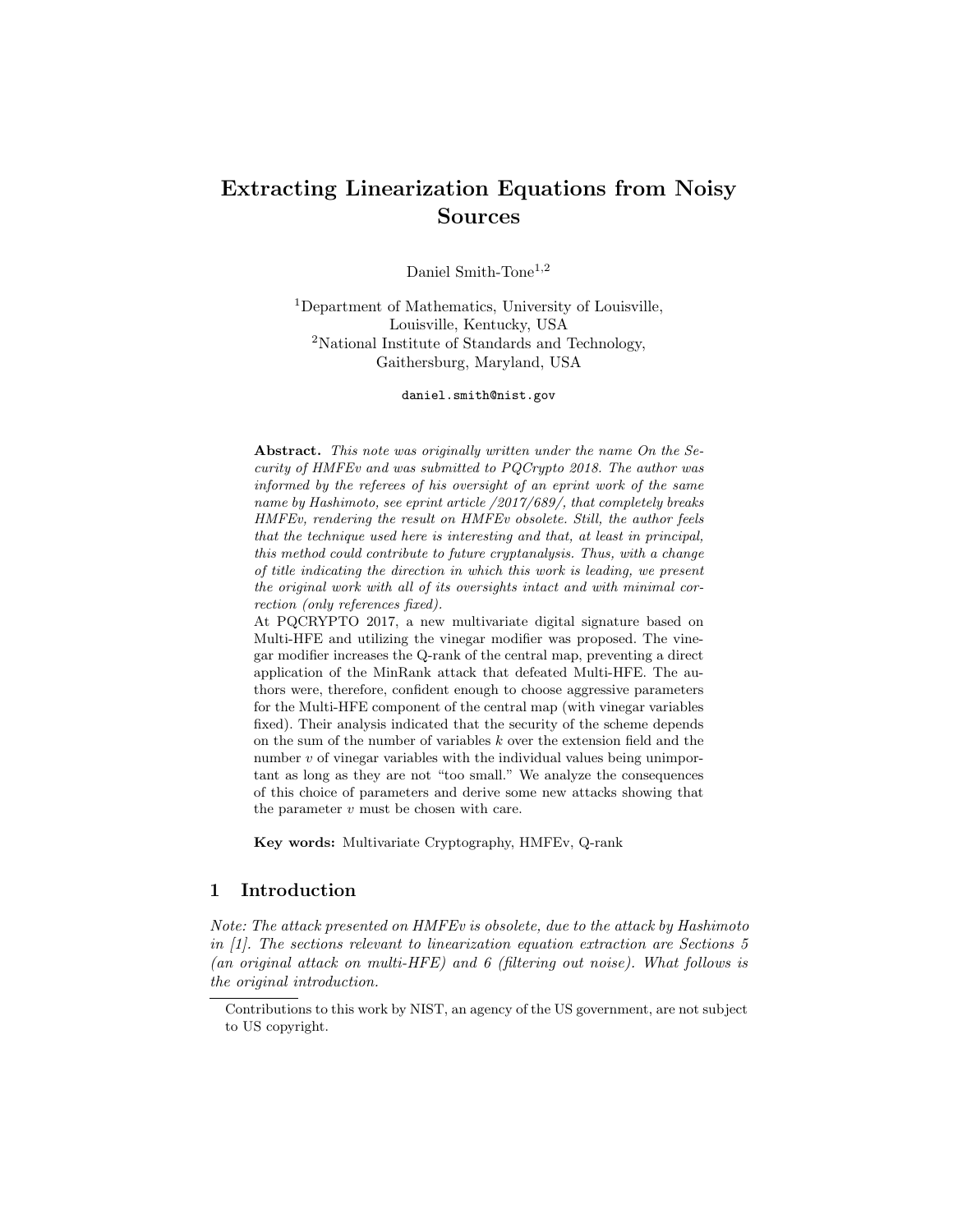We are currently engaged in a massive international project to secure information and communication from adversaries with access to large scale quantum computers. Since Shor's algorithm broke public key cryptography in this paradigm, see [2], we have come a long way developing the mathematics of postquantum cryptography. The science is now sufficiently advanced for us to make educated decisions in how to move forward.

The National Institute of Standards and Technology (NIST) has begun evaluating submissions for post-quantum standards with the primary task of securing the internet in the coming quantum age. NIST's call for proposals, see [3], outlines the requirements of these technologies and illustrates the criteria by which they are evaluated. The principal prerequisite of any submission is to achieve certain security levels against quantum adversaries.

Multivariate public key cryptography (MPKC) provides a platform for potentially achieving these security levels. Multivariate cryptosystems rely on two known NP-complete problems for their hardness. The first is the MQ-problem: the problem of solving systems of nonlinear multivariate equations over a field. The second is the morphism of polynomials (MP) problem: the problem of determining whether there is a morphism between two polynomial systems. While typically multivariate cryptosystems lack a complexity theoretic reduction to one of these problems, there is a small collection of cryptanalytic techniques that often can be addressed specifically to derive security results.

In particular, MPKC has produced a few digital signature schemes that have withstood the test of time. Variations on the ideas of HFEv- and UOV, see<sup>[4, 5]</sup> have been around since the late 1990s without suffering any devestating attacks. PFLASH, see [6], which appeared to many to be weak, has now survived a decade and has fairly strong security arguments, see [7, 8].

Of course, we should not forget the other face of MPKC signatures. Oil-and-Vinegar  $(OV)$ , SFLASH and Square, see  $[9-11]$ , to name a few, were soundly defeated in [12–14]. Yet sometimes out of the ashes rises a new and more powerful scheme. The idea for UOV came from the attack on OV, and PFLASH is the progeny of SFLASH.

In this manuscript, we analyze a possible such phoenix. Multi-HFE, first proposed in [15], was completely broken in [16] by a clever MinRank attack exploiting the extremely low Q-rank of the central map of multi-HFE. The idea was breathed new life recently at PQCRYPTO 2017 in [17] where the idea of using the vinegar modifier on multi-HFE as a patch for the low Q-rank was proposed.

This new scheme, named HMFEv, is purported to have its security dependent upon the sum of two values:  $k$ , the number of variables and equations over the extension field defining the multi-HFE central map; and, v, the number of vinegar variables added to the central map. The authors in [17] claim that the exact values of k and v are not important as long as the sum is large and neither are "too small." In particular, they claim that  $k, v \geq 2$ , along with a large sum, suffices for securing the scheme from algebraic attacks.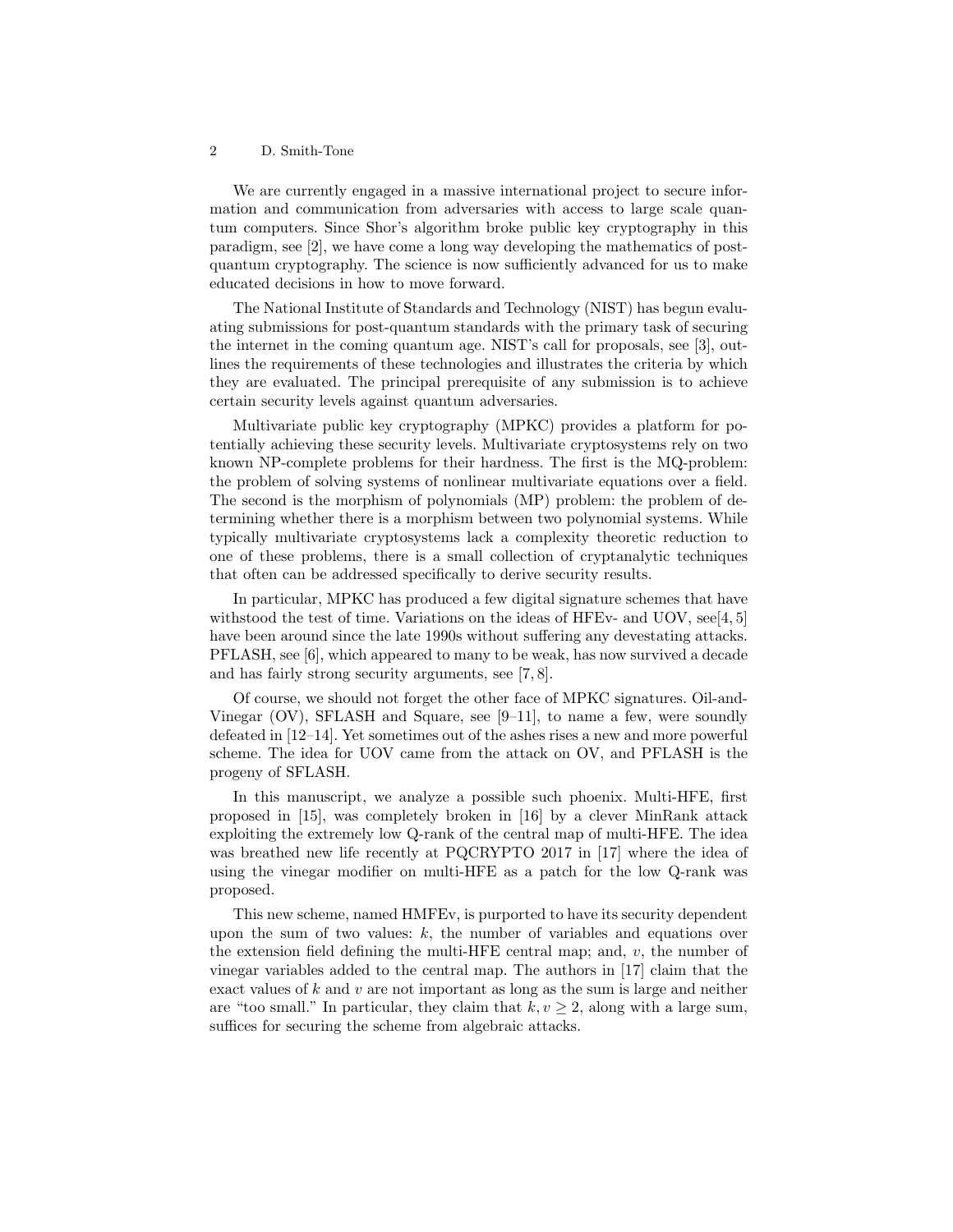We offer a more precise justification for these claims by developing an explicit attack to filter out the vinegar variables when too few are included in the construction. The attack is statistical, bootstrapping an original attack on multi-HFE to form a distinguisher that successfully discerns whether a map is random or of multi-HFE shape. The attack depends on a disparity in the distribution of cubic forms generated from HMFEv instances with differing numbers of vinegar variables added. As the number of vinegar variables is increased, the distance between the distributions is decreased so that the addition of sufficiently many vinegar variables renders the attack impotent, thus demonstrating the need for a large number of vinegar variables.

The paper is organized as follows. In the next section, we describe the multi-HFE and HMFEv constructions. The following section describes Q-rank, an essential notion for understanding modern multivariate cryptography. In section 4, we review the previous cryptanalyses of multi-HFE and HMFEv. The subsequent section contains an original cryptanalysis of multi-HFE. Then, in Section 6, we extend this method into an attack filtering out the vinegar variables from HMFEv. Finally, we conclude, noting the affect these results have on parameter selection for HMFEv.

# 2 HFE Variants

Multivariate public key schemes can be broadly categorized as either "small field" or "big field" schemes. Small field schemes rely on the structure of a single field for their construction whereas the big field schemes rely on the multplicative structure of a hidden extension field. Given an extension  $\mathbb E$  of  $\mathbb F = GF(q)$  of degree l, one can see that any monomial in  $\mathbb{E}[X]$  of the form  $X^{q^a+q^b}$  is the product of two Frobenius automorphisms, that is the product of two F-linear functions. Therefore, this monomial can be written as a vector of quadratic functions over  $\mathbb{F}$ ; hence, we call such a monomial  $\mathbb{F}-quadratic$ . Big field multivariate schemes are based on easily invertible  $\mathbb{F}\text{-}\text{-}$  quadratic maps from  $\mathbb{E}$  to  $\mathbb{E}$  with the structure hidden by an isomorphism of polynomials.

**Definition 1** Two vector-valued multivariate polynomials F and G are said to be isomorphic if there exist two affine maps  $T, U$  such that  $G = T \circ F \circ U$ .

The following diagram summarizes the above discussion in the case of multi-HFE. One thing to note is that a multivariate polynomial ring over the extension is used instead of an univariate polynomial ring.

$$
\begin{array}{ccc}\n & \mathbb{E}^{k} & \xrightarrow{f} & \mathbb{E}^{k} \\
 & & \uparrow & \\
 & & \downarrow & \\
\mathbb{F}^{n} & \xrightarrow{U} & \mathbb{F}^{n} & \xrightarrow{F} & \mathbb{F}^{n} \\
 & & \downarrow & \\
 & & \downarrow & \\
\mathbb{F}^{n} & \xrightarrow{U} & \mathbb{F}^{n} & \xrightarrow{F} & \mathbb{F}^{n}\n\end{array}
$$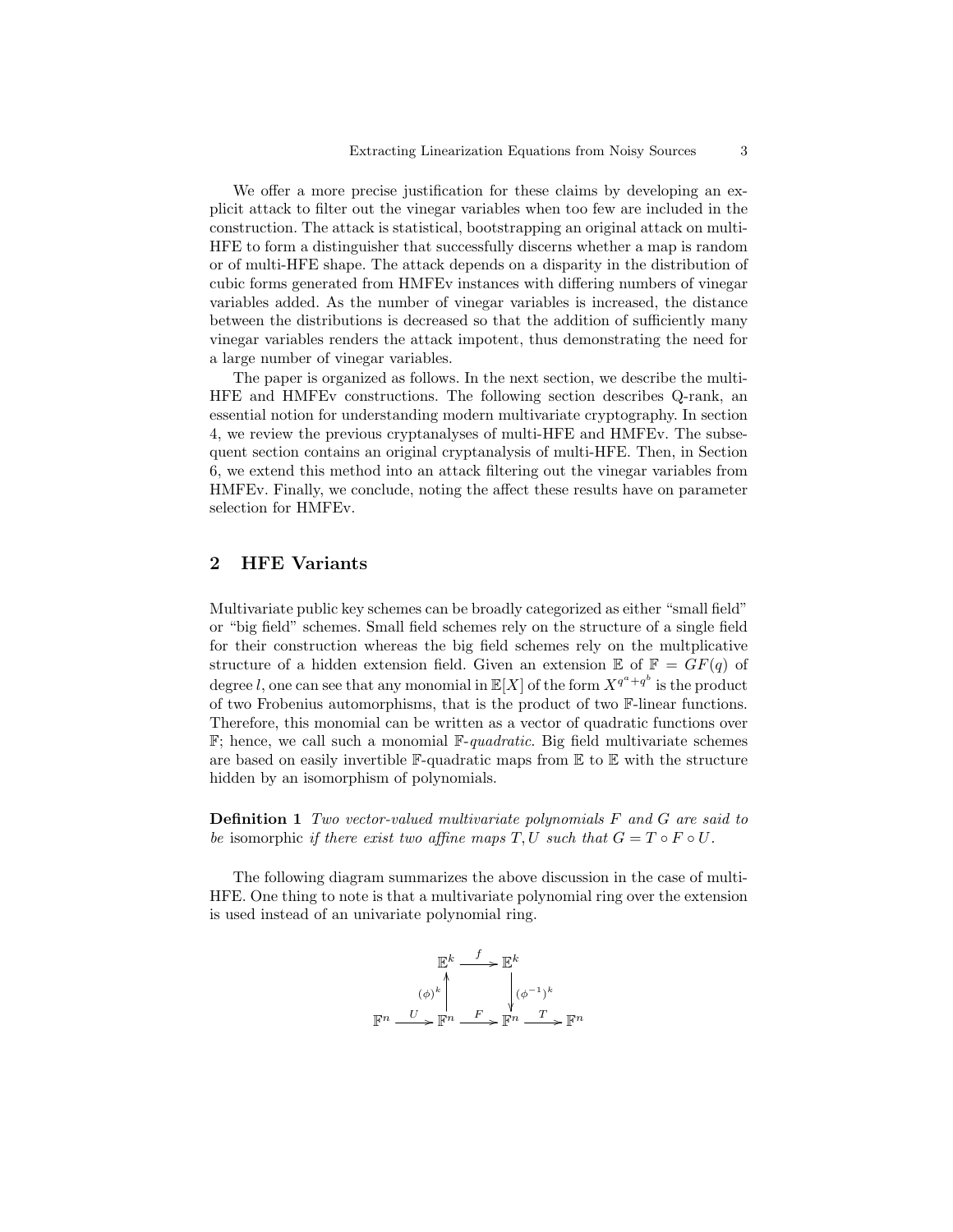#### 2.1 Multi-HFE

The HMFEv digital signature scheme of [17] is based on the multi-HFE primitive originally specified in [15]. Recalling the construction of multi-HFE, we choose a finite field  $\mathbb{F}$ , a degree  $\ell$  extension  $\mathbb{E}$ , and an integer k. Setting  $n = k\ell$ as the number of variables, one constructs n polynomials in  $\mathbb{F}[x_1, \ldots, x_n]$  as follows. Select an  $\mathbb{F}\text{-vector space isomorphism } \phi : \mathbb{F}^{\ell} \to \mathbb{E}$  and two affine isomorphisms  $T, U : \mathbb{F}^{k\ell} \to \mathbb{F}^{k\ell}$ . Select the quadratic map  $f = (f_1, \ldots, f_k)$  where  $f_i(X_1, \ldots, X_k) \in \mathbb{E}[X]$  is defined by

$$
f_i(X) = \sum_{1 \le r, s \le k} \alpha_{i,r,s} X_r X_s + \sum_{1 \le r \le k} \beta_{i,r} X_r + \gamma_i,
$$

for  $1 \leq i \leq k$ . One then composes these maps producing the public key

$$
P(x_1, \ldots, x_n) = T \circ (\phi^{-1})^k \circ f \circ (\phi)^k \circ U,
$$

where  $(\phi)^k = \phi \times \phi \times \cdots \times \phi$  with k coordinates.

A signature is the preimage of a certificate and so verification is accomplished by evaluating the public key at the signature value. The signature is generated by inverting each of the maps. The inversion of  $f$  is accomplished by generating a univariate polynomial, for example with a Gröbner basis algorithm with an elimination ordering, solving for a single variable and then repeating.

#### 2.2 HMFEv

The modification of multi-HFE producing HMFEv is to add  $v$  additional variables and augment the definitions of  $\beta_{i,r}$  and  $\gamma_i$ . Specifically, we let  $U: \mathbb{F}^{k\ell+v} \to$  $\mathbb{F}^{k\ell+v}$  and  $T: \mathbb{F}^{k\ell} \to \mathbb{F}^{k\ell}$  be affine isomorphisms and define the quadratic map  $f = (f_1, \ldots, f_k)$  by

$$
f_i(X) = \sum_{1 \leq r,s \leq k} \alpha_{i,r,s} X_r X_s + \sum_{1 \leq r \leq k} \beta_{i,r}(x_{n+1},\ldots,x_{n+v}) X_r + \gamma_i(x_{n+1},\ldots,x_{n+v}),
$$

for  $1 \leq i \leq k$  where  $\beta_{i,r} : \mathbb{F}^v \to \mathbb{E}$  and  $\gamma_i : \mathbb{F}^v \to \mathbb{E}$  are linear forms in the vinegar variables  $x_{n+1}, \ldots, x_{n+v}$ . The public key is given by

$$
P(x_1, \ldots, x_{n+v}) = T \circ (\phi^{-1})^k \circ f \circ [(\phi)^k \times id_v] \circ U.
$$

A signature is the preimage of a certificate and so verification is accomplished by evaluating the public key at the signature value. Signature generation is accomplished by randomly selecting values for the vinegar variables, which collapses  $f$  into the central map of a multi-HFE scheme. Then one inverts  $P$ restricted to this choice as in multi-HFE.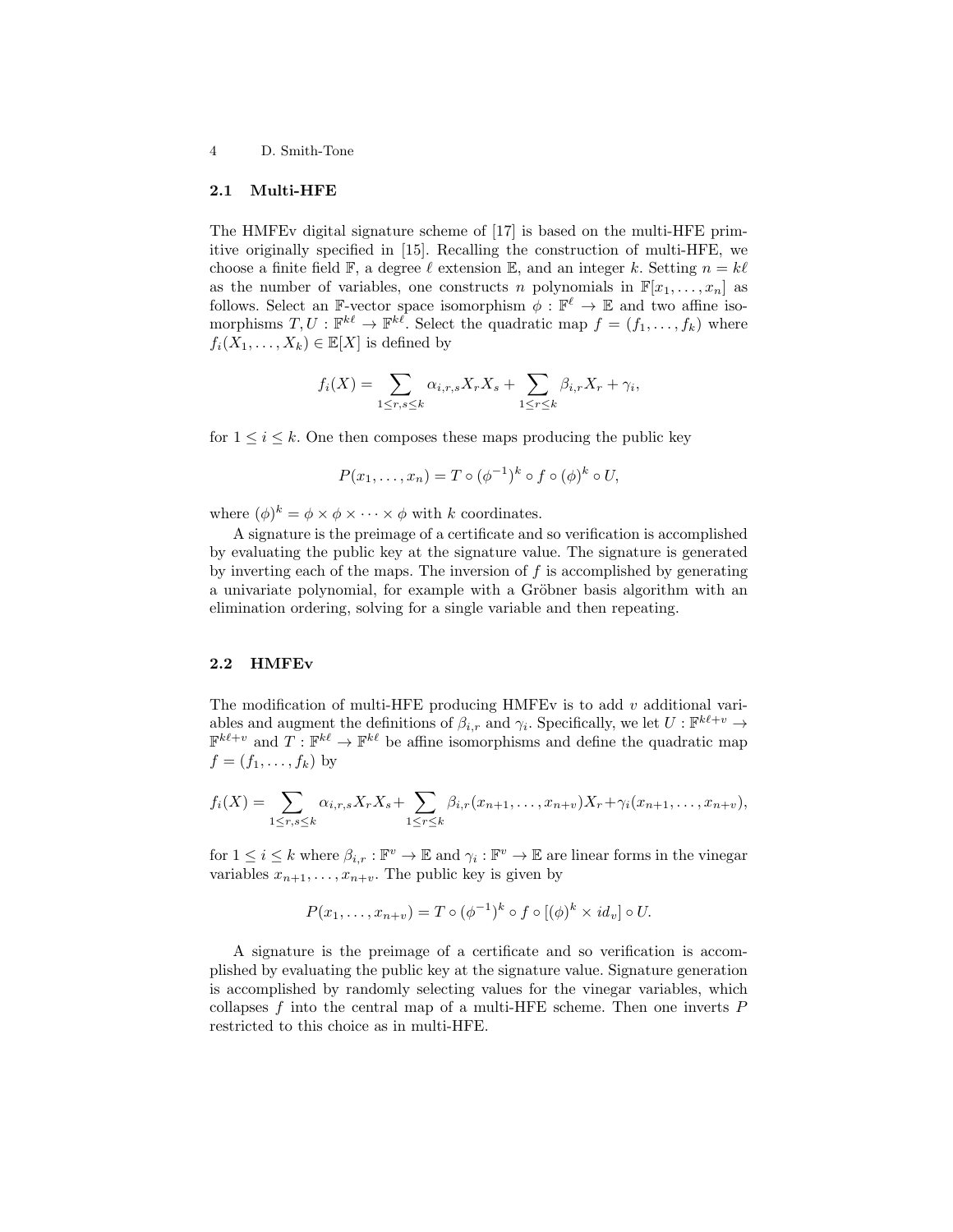## 3 Q-Rank

As with all of the schemes in the HFE lineage, Q-rank plays an important role in the cryptanalysis of multi-HFE. Adapting the definition to multivariate extension field maps we may write the following definition.

**Definition 2** The Q-rank of any quadratic map  $f(\overline{x})$  on  $\mathbb{F}_q^{k\ell}$  with respect to the degree  $\ell$  extension  $\mathbb E$  is the rank of the quadratic form  $(\phi^{-1})^k \circ f \circ (\phi)^k$  in  $\mathbb{K}[X_0,\ldots,X_{k\ell-1}]$  via the identification  $X_{\ell(n-1)+i} = \phi(\pi_n(\overline{x}))^{q^i}$ , where  $1 \leq n \leq$  $k, 0 \leq i < \ell$  and  $\pi_n$  is the projection on to nth group of  $\ell$  coordinates of  $\overline{x}$ .

Note that in the case of multi-HFE, the total degree of the central map over  $E$  is two. Therefore, the Q-rank is bounded by k in all instances.

It is also important to note that although Q-rank is not preserved by isomorphisms of polynomials, the min-Q-rank in the linear span of  $f$  is preserved by such isomorphisms. This quantity is what is relevant for cryptography, and this is the property that has led to the attacks on multi-HFE.

## 4 Previous Cryptanalysis of multi-HFE and HMFEv

Being derived from multi-HFE, which is well known to have been broken, we review the security analysis of HMFEv and the cryptanalyses of muli-HFE. We offer an original, but trivial, extension to the security analysis of [17] which fits well in this section.

#### 4.1 Cryptanalyses of Multi-HFE

Multi-HFE has been cryptanalyzed in a couple of related ways. In [16], the low Q-rank property described in Section 3 is exploited. Specifically, one may construct the rank  $k\ell$  representation  $\Phi : \mathbb{E}^k \to \mathbb{A}$  defined by

$$
\Phi(\alpha,\beta,\ldots,\gamma)=(\alpha,\alpha^q,\ldots,\alpha^{\ell-1},\beta,\beta^q,\ldots,\beta^{\ell-1},\ldots,\gamma,\gamma^q,\ldots,\gamma^{\ell-1}).
$$

Since each component of the central map  $f: \mathbb{E}^k \to \mathbb{E}^k$  is of total degree two, represented as a quadratic form over  $A$  it can involve only k coordinates, that is, the coordinates of  $\alpha, \beta, \ldots, \gamma$  above. Therefore, each coordinate of the central map has Q-rank at most  $k$ .

Since multi-HFE is typically presented with  $k = 2$  or  $k = 3$ , which means that the Q-rank of the central map is at most 3, the scheme is quite vulnerable to a MinRank attack via minors modeling, which is exactly what was efficiently done in [16]. To perform the attack, the sum of the product of variables  $t_i$  and the matrix representations of the public quadratic forms is constructed. By the Q-rank property, this matrix has rank at most 3. So by collecting all of the  $4 \times 4$ minors, one generates an ideal whose Gröbner basis can be computed over  $\mathbb F$  and whose variety is then computed over E.

In [18], another attack for odd characteristic instances of multi-HFE is presented. The authors describe the attack as a diagonalization approach. The technique can be described as a differential invariant attack that takes advantage of the fact that the multi-HFE central map has total degree two over the extension.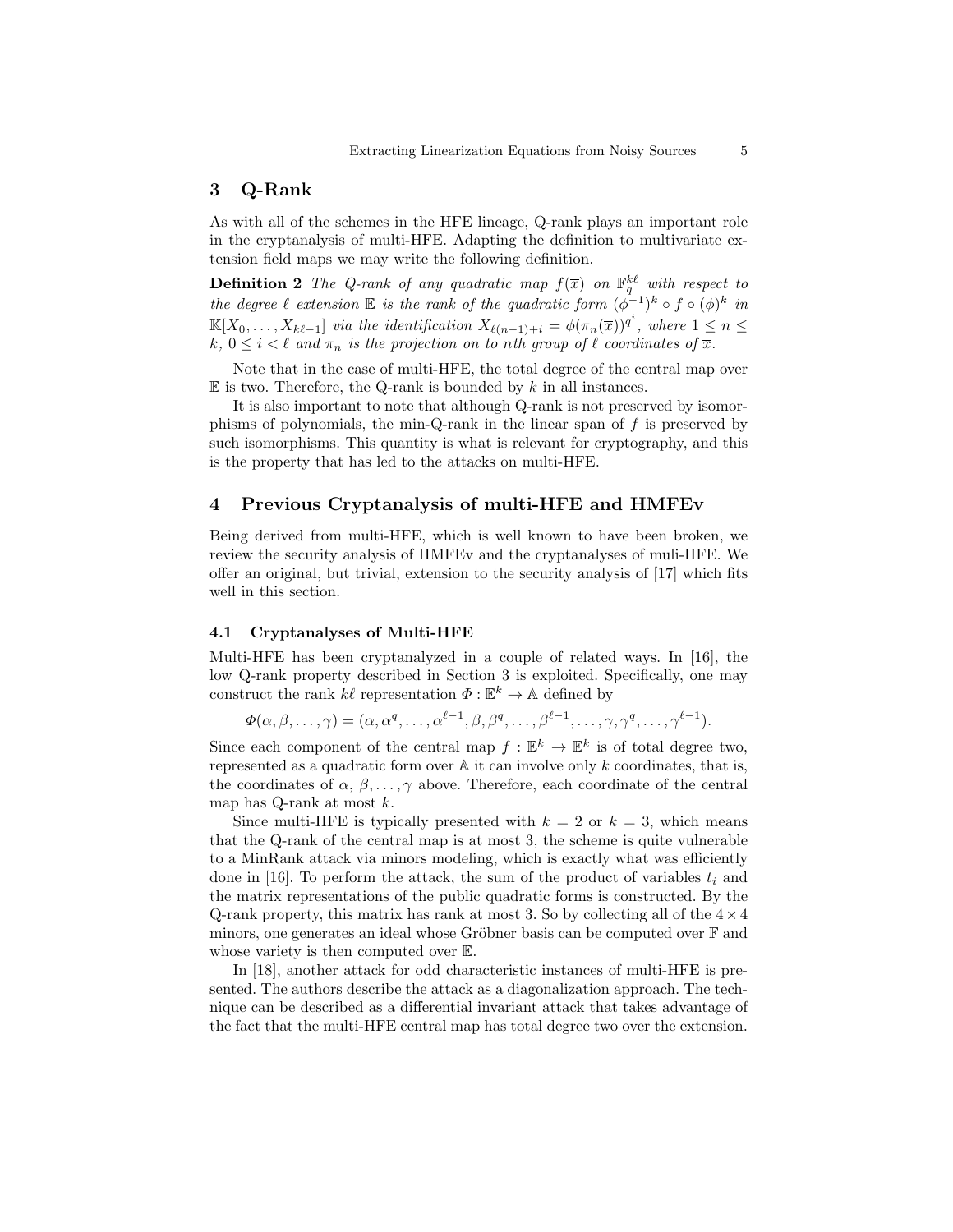#### 4.2 Previous Security Analysis of HMFEv

In [17], a preliminary analysis of HMFEv is presented. The authors consider the two principal attacks that seem relevant to the new scheme: the minrank attack and the direct algebraic attack.

For the MinRank attack, they note that the as long as  $v \leq \ell$  the vinegar variables can be modelled by another variable over the extension field, where it is easy to show that the Q-rank of the central map is bounded by  $k + v$ . Experiments support the claim that this bound is tight, so they conclude that the complexity of the MinRank attack on HMFEv is  $\mathcal{O}(\ell^{(k+v+1)\omega})$ .

We can verify this claim analytically for all  $v$  in the following manner. For simplicity we consider the odd characteristic case. The argument is similar for characteristic two.

**Proposition 1** The min-Q-rank of an HMFEv public key with parameters  $\ell$ , k and v is  $k + v$ .

*Proof.* Let  $\phi : \mathbb{F}^{\ell} \to \mathbb{E}$  be a vector space isomorphism. Choose a representation  $\psi: \mathbb{E}^{k} \to \mathbb{A}$  defined by  $\psi(X_1, X_2, \ldots, X_k) = (X_1, X_1^q, \ldots, X_1^{q^{\ell-1}})$  $X_1^{q^{\ell-1}}, X_2, \ldots, X_k^{q^{\ell}}$  $\binom{q}{k}$ . We then construct the vector space isomorphism  $\Phi : \mathbb{F}^{k\ell+v} \to \mathbb{A} \times \mathbb{F}^v$  defined by  $\Phi = (\psi \times id_v) \circ (\phi^k \times id_v).$ 

We may now express the coordinates of the central map over  $E$  as quadratic forms over  $\mathbb{A} \times \mathbb{F}^v$ . We observe that, due to the degree bound of two in the multi-HFE component, each coordinate  $f_i$  of the central map f satisfies  $f_i = Q_i \circ \Phi$ , where  $Q_i$  is a quadratic form on  $\mathbb{A} \times \mathbb{F}_v$  with the following shape

Q<sup>i</sup> = 0 0 · · · 0 αi<sup>12</sup> 0 · · · 0 αi1<sup>k</sup> 0 · · · 0 βi<sup>11</sup> · · · βi1<sup>v</sup> 0 0 · · · 0 0 0 · · · 0 0 0 · · · 0 0 · · · 0 . . . . . . . . . . . . . . . . . . . . . . . . . . . . . . . . . . . . . . . . . . . . . 0 0 · · · 0 0 0 · · · 0 0 0 · · · 0 0 · · · 0 αi<sup>12</sup> 0 · · · 0 0 0 · · · 0 αi2<sup>k</sup> 0 · · · 0 βi<sup>21</sup> · · · βi2<sup>v</sup> 0 0 · · · 0 0 0 · · · 0 0 0 · · · 0 0 · · · 0 . . . . . . . . . . . . . . . . . . . . . . . . . . . . . . . . . . . . . . . . . . . . . 0 0 · · · 0 0 0 · · · 0 0 0 · · · 0 0 · · · 0 αi1<sup>k</sup> 0 · · · 0 αi2<sup>k</sup> 0 · · · 0 0 0 · · · 0 βik<sup>1</sup> · · · βikv 0 0 · · · 0 0 0 · · · 0 0 0 · · · 0 0 · · · 0 . . . . . . . . . . . . . . . . . . . . . . . . . . . . . . . . . . . . . . . . . . . . . 0 0 · · · 0 0 0 · · · 0 0 0 · · · 0 0 · · · 0 βi<sup>11</sup> 0 · · · 0 βi<sup>21</sup> 0 · · · 0 βik<sup>1</sup> 0 · · · 0 γi<sup>11</sup> · · · γi1<sup>v</sup> βi<sup>12</sup> 0 · · · 0 βi<sup>22</sup> 0 · · · 0 βik<sup>2</sup> 0 · · · 0 γi<sup>12</sup> · · · γi2<sup>v</sup> . . . . . . . . . . . . . . . . . . . . . . . . . . . . . . . . . . . . . . . . . . . . . βi1<sup>v</sup> 0 · · · 0 βi2<sup>v</sup> 0 · · · 0 βikv 0 · · · 0 γi<sup>12</sup> · · · γivv ,

where the  $\alpha_{irs}$  coefficients represent HFE monomials  $\alpha_{irs}X_rX_s$ , the  $\beta_{irs}$  coefficients represent mixing terms  $\beta_{irs}X_rx_{n+s}$ , and the  $\gamma_{irs}$  coefficients represent the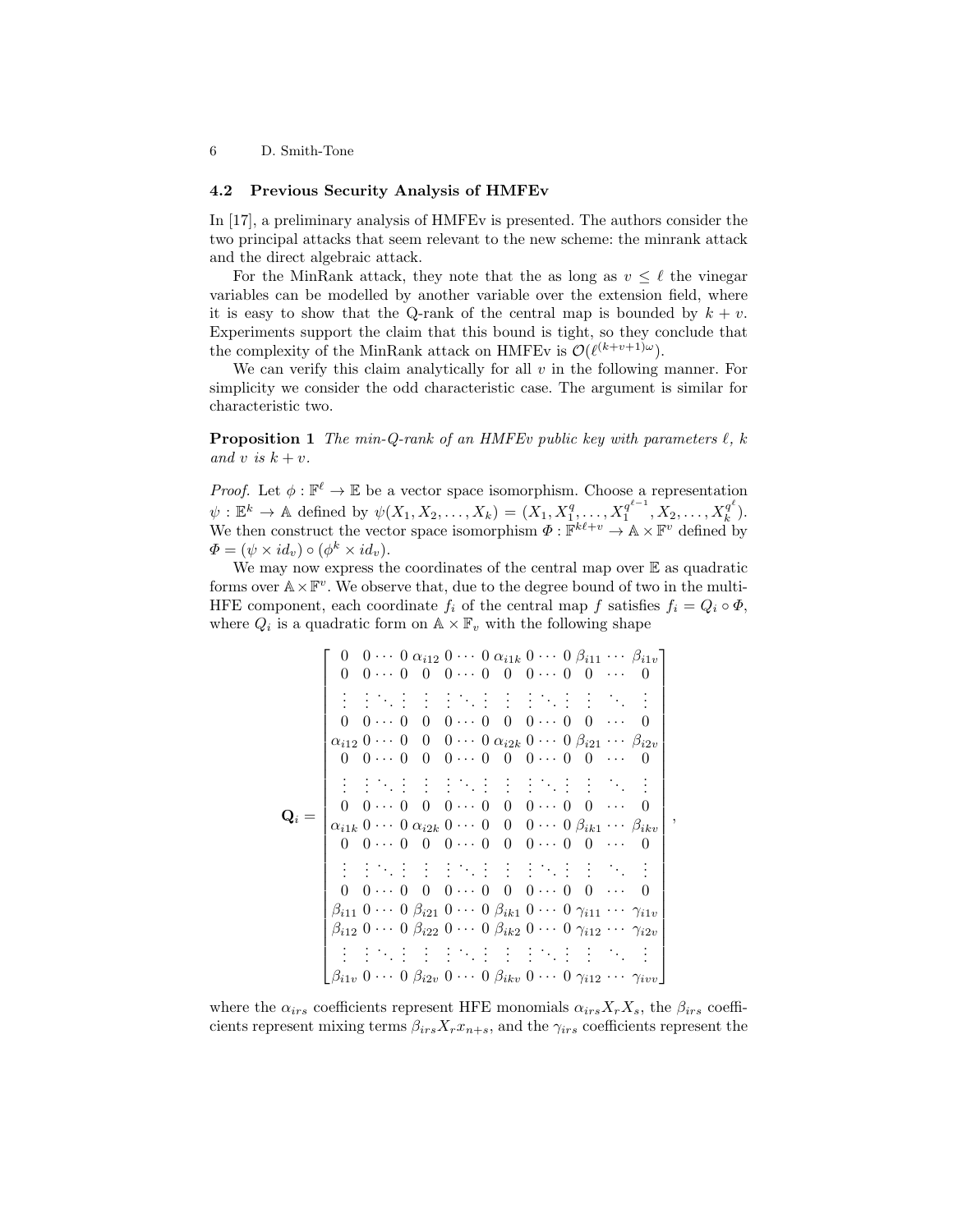quadratics  $\gamma_{irs}x_{n+r}x_{n+s}$ . Thus the Q-rank of f, which is bounded by the Q-rank of  $f_i$  for  $1 \leq i \leq k$  is bounded by  $k + v$ . It is easy to see that in probability it is exactly  $k + v$ .

Addressing the complexity of the algebraic attack on HMFEv, the authors assume the tightness of the bounds given in both [17, Theorem 3] and in [19, Theorem 3.1] to conclude that the degree of regularity of the HMFEv system is

$$
d_{reg} \le \begin{cases} (q-1) \left\lfloor \frac{k+v}{2} \right\rfloor + 2 \text{ if } q \text{ is even, and} \\ \frac{q-1}{2}(k+v) + 2 \text{ otherwise.} \end{cases}
$$

Again, this claim is supported by experiments showing that the above bound is fairly tight. They noted specifically that the choice of  $k$  and  $v$  were irrelevant as long as they were not too small, indicating in [20] that  $k, v \geq 2$  suffices. Using these estimates they conclude the complexity of the direct attack is  $\mathcal{O}\left(\binom{n+d_{reg}}{d_{reg}}^2\binom{n}{2}\right).$ 

## 5 A New Attack on Multi-HFE

Multi-HFE has a couple of successful cryptanalyses as mentioned in the previous section. In both [16] and [18], a full key recovery attack is developed. We now introduce a less sophisticated attack focusing on the choice of central map of HMFEv which produces a kth-root speed-up in preimage search. As we will soon see, this technique allows information to be filtered through the vinegar modifier when an insufficient number of vinegar variables is used.

We consider the characteristic two case with  $k = 3$ . Since any multi-HFE instance over the field  $\mathbb{F}_q$  where q is even can be equivalently defined over  $GF(2)$ , we consider the case in which  $q = 2$ . Let E be the degree  $\ell$  extension over which the central multi-HFE map of HMFEv is given by

$$
Y_1 = X_1 X_2 + \alpha_{1,1} X_1 + \alpha_{1,2} X_2 + \alpha_{1,3} X_3 + \alpha_{1,4}
$$
  
\n
$$
Y_2 = X_2 X_3 + \alpha_{2,1} X_1 + \alpha_{2,2} X_2 + \alpha_{2,3} X_3 + \alpha_{2,4}
$$
  
\n
$$
Y_3 = X_1 X_3 + \alpha_{3,1} X_1 + \alpha_{3,2} X_2 + \alpha_{3,3} X_3 + \alpha_{3,4}
$$
\n(1)

Consider the graded ring  $(\mathcal{A}_d) = \mathbb{E}[X_1, X_2, X_3]/I$ , graded by total degree, where I is the ideal generated by the homogeneous quadratic components of the above three polynomials. It is clear that  $dim_{\mathbb{E}}(\mathcal{A}_d) = 3$  if  $d > 0$  and is one if  $d = 0$ . Therefore the Hilbert Series of I is

$$
HS_I(t) = \frac{1+2t}{1-t},
$$

and the Hilbert regularity of  $I$  is one. Thus, the ideal  $I$  already has nontrivial syzygies on its generating set and there exists an  $E$ -*bilinear* relation between the homogeneous *polynomials*  $Y_i$  and the *variables*  $X_i$ .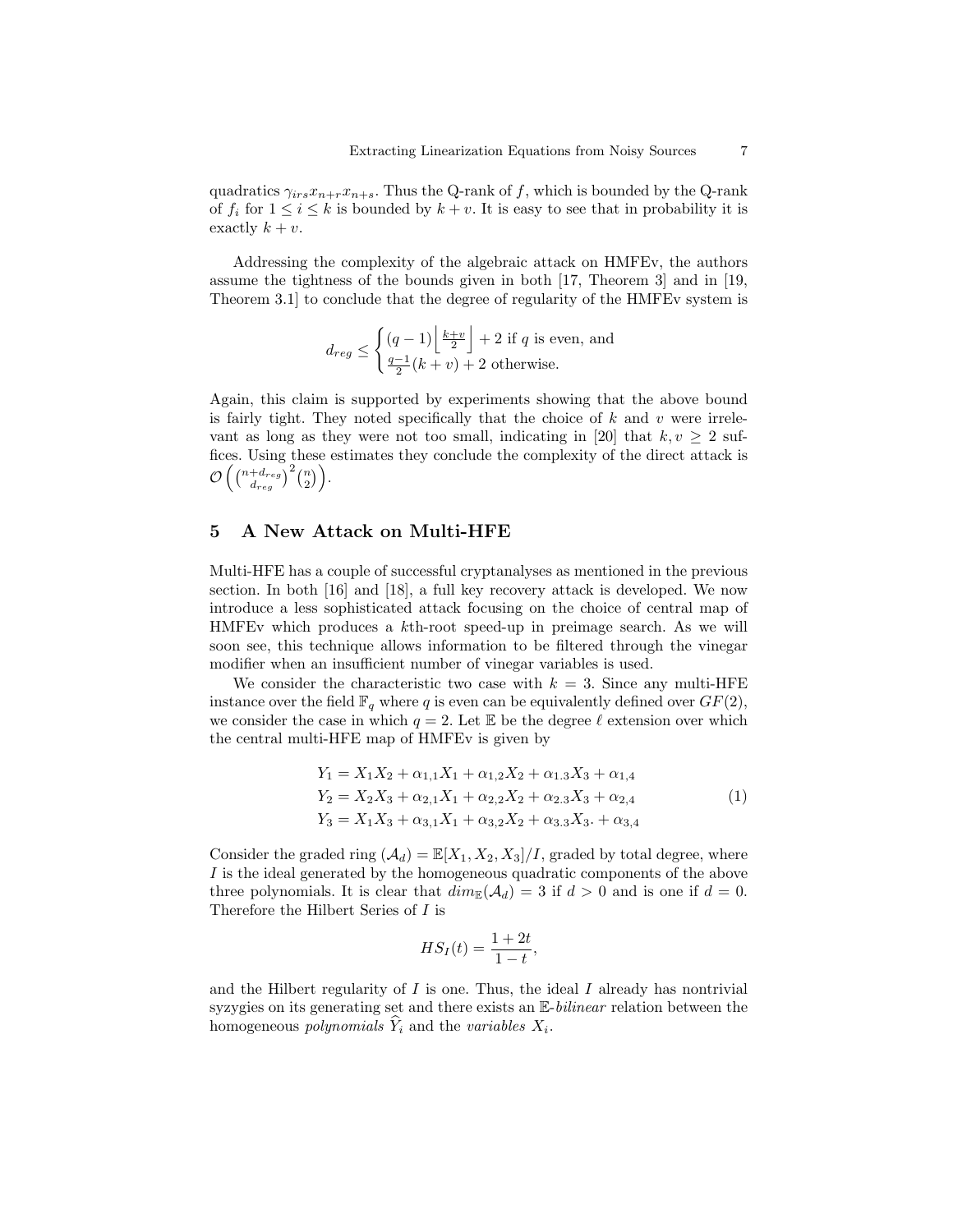It is easy to see that the polynomials  $Y_i$  in Equation (1) inherit this relation. To be explicit, we compute

$$
X_3Y_1 + X_1Y_2 = \alpha_{1,1}X_1X_3 + \alpha_{1,2}X_2X_3 + \alpha_{1,3}X_3^2
$$
  
+  $\alpha_{2,1}X_1^2 + \alpha_{2,2}X_1X_2 + \alpha_{2,3}X_1X_3$   
+  $\alpha_{1,4}X_3 + \alpha_{2,4}X_1$   
=  $\alpha_{1,1}Y_3 + \alpha_{1,2}Y_2 + \alpha_{1,3}L(X_3)$   
+  $\alpha_{2,1}L(X_1) + \alpha_{2,2}Y_1 + \alpha_{2,3}Y_3$   
+  $\alpha_{1,2}(\alpha_{2,1}X_1 + \alpha_{2,2}X_2 + \alpha_{2,3}X_3)$   
+  $\alpha_{2,1}(\alpha_{1,1}X_1 + \alpha_{1,2}X_2 + \alpha_{1,3}X_3)$   
+  $\alpha_{2,3}(\alpha_{3,1}X_1 + \alpha_{3,2}X_2 + \alpha_{3,3}X_3)$   
+  $\alpha_{1,4}X_3 + \alpha_{2,4}X_1$ ,

which is  $GF(2)$ -affine in both X and Y. Another linearly independent such relation can be derived from  $X_3Y_1 + X_2Y_3$ ; however, the remaining relation  $X_1Y_2 + X_2Y_3$  is the sum of the first two relations.

It is easy to extend this analysis to any  $k \leq 5$ , see Appendix A. For  $k > 5$  it is still possible to recover relations between  $X$  and  $Y$  linear in  $X$ ; however, they must in general be nonlinear in  $Y$ .

Passing these relations to  $GF(2)$  and generalizing to k, we obtain  $(k - 1)\ell$ linearly independent relations linear in both  $x$  and  $y$ . Composing with the affine transformations U and  $T^{-1}$ , we obtain  $(k-1)\ell$  linearization equations (or higher order linearization equations if  $k > 5$ ) on the multi-HFE instance. Thus we obtain a decryption oracle with runtime  $\mathcal{O}(2^{\ell})$ , performing a preimage search on a space of one kth the dimension of the signature space.

## 6 Distilling Vinegar

The existence of the linearization equations of the previous section function as a criterion for the image of a linear projection being orthogonal to the vinegar subspace. From this idea, we build a distinguisher acting on projected HMFEv keys of the form  $P \circ \pi$ , able to determine whether a subspace of the vinegar space is orthogonal to  $Im(\pi)$ . We then bootstrap this technique to a key recovery. For the simplicity of avoiding the higher dimensional tensors necessary in the analysis of the higher order linearization equations case, we restrict to the case that  $k \leq 5$  guaranteeing  $(k-1)\ell$  linearization equations, noting that the general theory works analogously.

### 6.1 Filtering Vinegar Variables

Regarding the linearization equations of Section 5 as cubic forms in  $X$ , we induce projections on these cubic forms by projecting to a subspace of the input space. If a projection  $\pi$  is orthogonal to the vinegar subspace, the rank of these cubic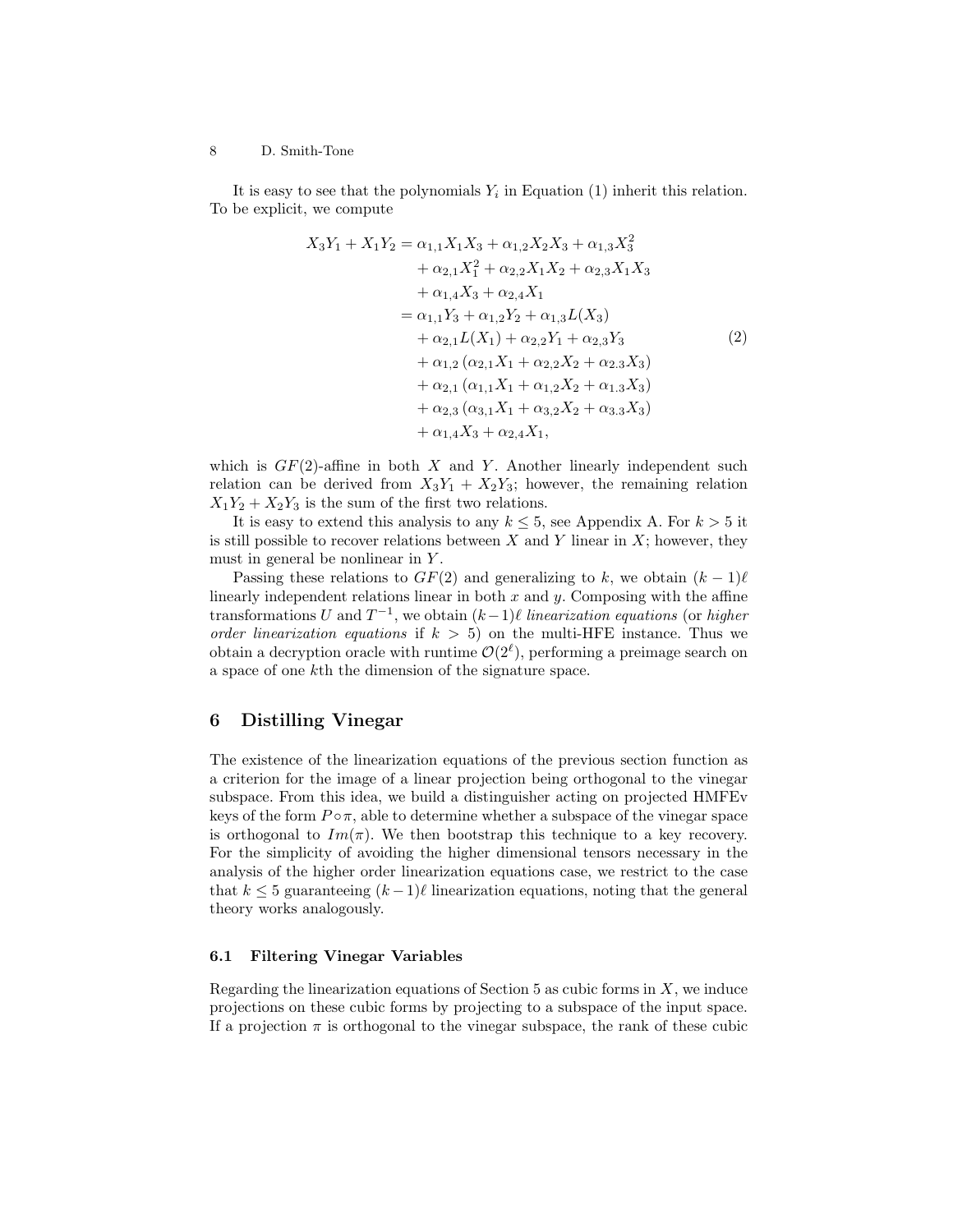forms can be as much as  $(k-1)\ell$  smaller than for random projections if rank $(\pi)$  is sufficiently large. To make this clear, we review the theory of linear embeddings of homogeneous forms on a vector space.

**Theorem 1** Let V be an n-dimensional  $\mathbb{F}\text{-vector space.}$  Let  $\mathbb{F}[X]_d$  be the space of homogeneous polynomials of degree d on V and let  $\pi : V \to V$  be a rank r projection. The rank of the linear map  $T_{\pi}: \mathbb{F}[X]_d \to \mathbb{F}[X]_d$  defined by  $T_{\pi}(f) =$  $f \circ \pi$  is  $\binom{r+d-1}{d}$  if  $|\mathbb{F}| \geq d$ .

*Proof.* We show that  $T_{\pi}(f)$  is in the span of  $\binom{r+d-1}{d}$  d-tensors. In particular, we may without loss of generality assume that  $\pi$  projects onto the first r standard basis vectors of V, so that  $T_{\pi}(f)$  involves only r variables. Since there are exactly  $\binom{r+d-1}{d}$  distinct degree d monomials in r variables, the rank of  $T_{\pi}(f)$  is  $\binom{r+d-1}{d}$ .

We note that when  $|\mathbb{F}| < d$  that some of the monomials in Theorem 1 are equivalent to smaller degree monomials, and thus such homogeneous forms of degree d are degenerate and the rank in this sense is smaller. A particular case to note is that of cubic forms over  $GF(2)$ . The number of such monomials in this case with distinct values is  $\binom{r}{3} + \binom{r}{2} + \binom{r}{1}$  due to the fact that  $x_i^2 = x_i$ . Thus, for  $GF(2)$ , we obtain a rank bound of  $\binom{r}{3} + \binom{r}{2} + \binom{r}{1} = \frac{r^3 + 5r}{6}$ .

**Corollary 1** Let V be an n dimensional  $\mathbb{F}\text{-vector space.}$  Let  $g: V \to V$  be a quadratic map. For any rank r projection  $\pi : V \to V$ , the rank of the linear map  $T_{g,\pi} : \mathbb{F}[X]_2 \to \mathbb{F}[X]_3$  defined by  $T_{g,\pi}(f)(x) = \langle \pi(x)A, g(\pi(x)) \rangle$ , where  $f(x) =$  $\langle xA, x \rangle$  is the inner product representation of f, is at most  $\min\{\frac{r^3+5r}{6}, rn\}$  if  $|\mathbb{F}| = 2$  and at most  $\min\left\{ {r + 2 \choose 3}, rn \right\}$  otherwise.

*Proof.* First note that since  $\pi$  is composed with the matrix representing f, there are only actually  $rn$  degrees of freedom in choosing  $f$ . We therefore focus on establishing the bound when  $r$  is sufficiently low.

Clearly we may write  $T_{g,\pi} = T_{\pi} \circ T_g$  where  $T_g : \mathbb{F}[X]_2 \to \mathbb{F}[X]_3$  is defined by  $T_g(f)(x) = \langle xA, g(x) \rangle$ . Since the rank of  $T_\pi$  has the appropriate bound by Theorem 1, the only thing to show is that  $T_g$  is linear. That  $T_g(ap) = aT_g(p)$  is obvious. Let  $p, q \in \mathbb{F}[X]_2$  and let  $A_p$  and  $A_q$  be the matrix representations of p and q, respectively. First,

$$
(p+q)(x) = p(x) + q(x) = \langle xA_p, x \rangle + \langle xA_q, x \rangle = \langle x(A_p + A_q), x \rangle.
$$

Then we obtain

$$
T_g(p+q) = \langle x(A_p+A_q), g(x) \rangle = \langle xA_p, g(x) \rangle + \langle xA_q, g(x) \rangle = T_g(p) + T_g(q).
$$

The conclusion of Corollary 1 is weaker than that of Theorem 1 precisely because of the possible degeneracy of g. The failure of  $T_g$  to be full rank implies a linear relation among the coordinates of X and the polynomial  $g(X)$ , thus  $T_g$ is of full rank generically in characteristic zero (since the hypersurface satisfying these linear relations has measure zero) and with high probability in finite fields. On the other hand, if g has linearization equations, the rank of  $T<sub>g</sub>$  is diminished.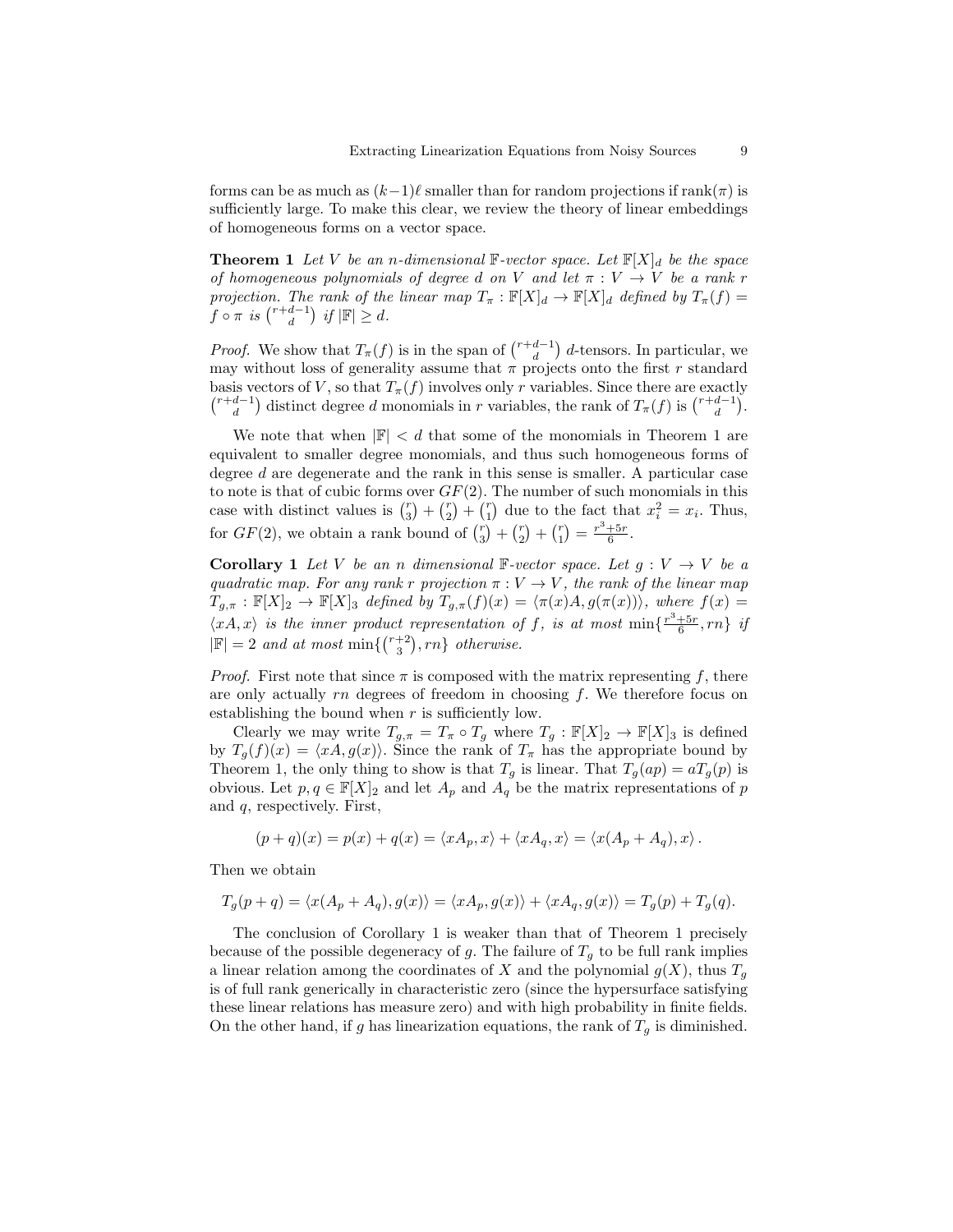**Theorem 2** Let P be a public key of HMFE with parameters  $q = 2$ , k,  $\ell$  and v. Let  $\pi$  be the rank  $r \leq n = k\ell$  projection orthogonal to the vinegar subspace. Then

$$
Rank(T_{P,\pi}) \le \min\left\{\frac{r^3+5r}{6}, rn-(k-1)\ell\right\}.
$$

*Proof.* We may calculate the rank of  $T_{P,\pi}$  directly by specifying a quadratic form  $f \in \mathbb{F}[X]_2$  by its matrix representation  $A = (a_{ij})$  and directly computing the nullity of  $T_{P,\pi}$ . Recall that due to  $\pi$  we may consider A to have an  $r \times n$  block of possibly nonzero values. Notice that by the previous section, there are  $(k - 1)\ell$ linearization equations; therefore, whenever  $rn - \frac{r^3 + 5r}{6} < (k-1)\ell$ , we know that the kernel of  $T_{P,\pi}$  is at least  $\left( (k-1)\ell + \frac{r^3+5r}{6} - rn \right)$ -dimensional. Thus the rank of  $T_{P,\pi}$  is at most  $\frac{r^3+5r}{6}$  when this quantity is less than  $rn - (k-1)\ell$ , and is at most  $rn - (k - 1)\ell$  otherwise.

Restricting the codomain of  $T_{P,\pi}$  to the image of  $T_{\pi}$ , we can see that if the rank of  $T_{P,\pi}$  is less than  $\min \left\{ \frac{r^3+5r}{6}, rn-(k-1)\ell \right\}$ , then there is a nontrivial cokernel, which is to say that there are additional linearization equations. For random functions one should expect this event to occur with low probability. Unsurprisingly, there is a distinction in the behavior of a multi-HFE primitive and a random function under the vinegar modification in this respect. Furthermore, there is a noticable relationship between the rank of  $T_{P,\pi}$  and the dimension of the intersection of the dual of the cokernel of  $\pi$  and the vinegar subspace,  $V_{vin}$ , as illustrated in Table 1.

|     | r        |      | 3   | 4  | 5                            | 6  |    | 8                             | 9                                                             | 10     | 11  | 12     |
|-----|----------|------|-----|----|------------------------------|----|----|-------------------------------|---------------------------------------------------------------|--------|-----|--------|
|     | $\alpha$ | 3    |     | 14 | 25                           | 41 | 63 | 92                            | 108                                                           | 120    | 132 | 144    |
|     | 0        |      |     |    |                              |    |    | 13.99 24.95 40.95 62.80 91.64 | 108                                                           | 120    | 132 | 144    |
|     | 1        |      | 7   |    | 13.96 24.97 40.89 62.82 91.5 |    |    |                               | 108                                                           | 120    | 132 | 144    |
| d 2 |          | 2.99 |     |    |                              |    |    | 13.97 24.91 40.78 62.52 91.02 | 108                                                           | 120    | 132 | 144    |
|     | 3        |      |     |    |                              |    |    |                               | 2.99 6.98 13.96 24.86 40.51  62.3  89.81 107.44 119.83 131.87 |        |     | 143.88 |
|     | 4        | 2.99 | 6.9 |    |                              |    |    | 13.85 24.63 40.32 61.2 84.91  | 99.76                                                         | 111.99 | 124 | 136    |
|     | β        |      |     | 14 | 25                           | 41 | 63 | 88                            | 100                                                           | 112    | 124 | 136    |

**Table 1.** Average rank of  $T_{P,\pi}$  over 100 trial runs where the rank of  $\pi$  is r and  $\dim(\mathrm{coKer}(\pi)^*) \cap V_{vin} = d$  for  $n = 12$  and  $v = 4$ . For comparison, we also include the values  $\alpha = \min\{\frac{r^3 + 5r}{6}, rn\}$  and  $\beta = \min\{\frac{r^3 + 5r}{6}, rn - (k-1)\ell\}.$ 

Notice, in particular, that the data in columns  $r = 7$  and 8 of Table 1 exhibit a larger range of values among rows  $d = 0$  through  $d = 3$  than the remaining columns. The reason is that for these values of r, the image of  $T_{\pi}$  is approaching rn-dimensional, and since P has, in this case,  $8 = (k-1)\ell$  linearization equations, having fewer possible values for the vinegar variables reduces the degrees of freedom on  $T_{P,\pi}$ .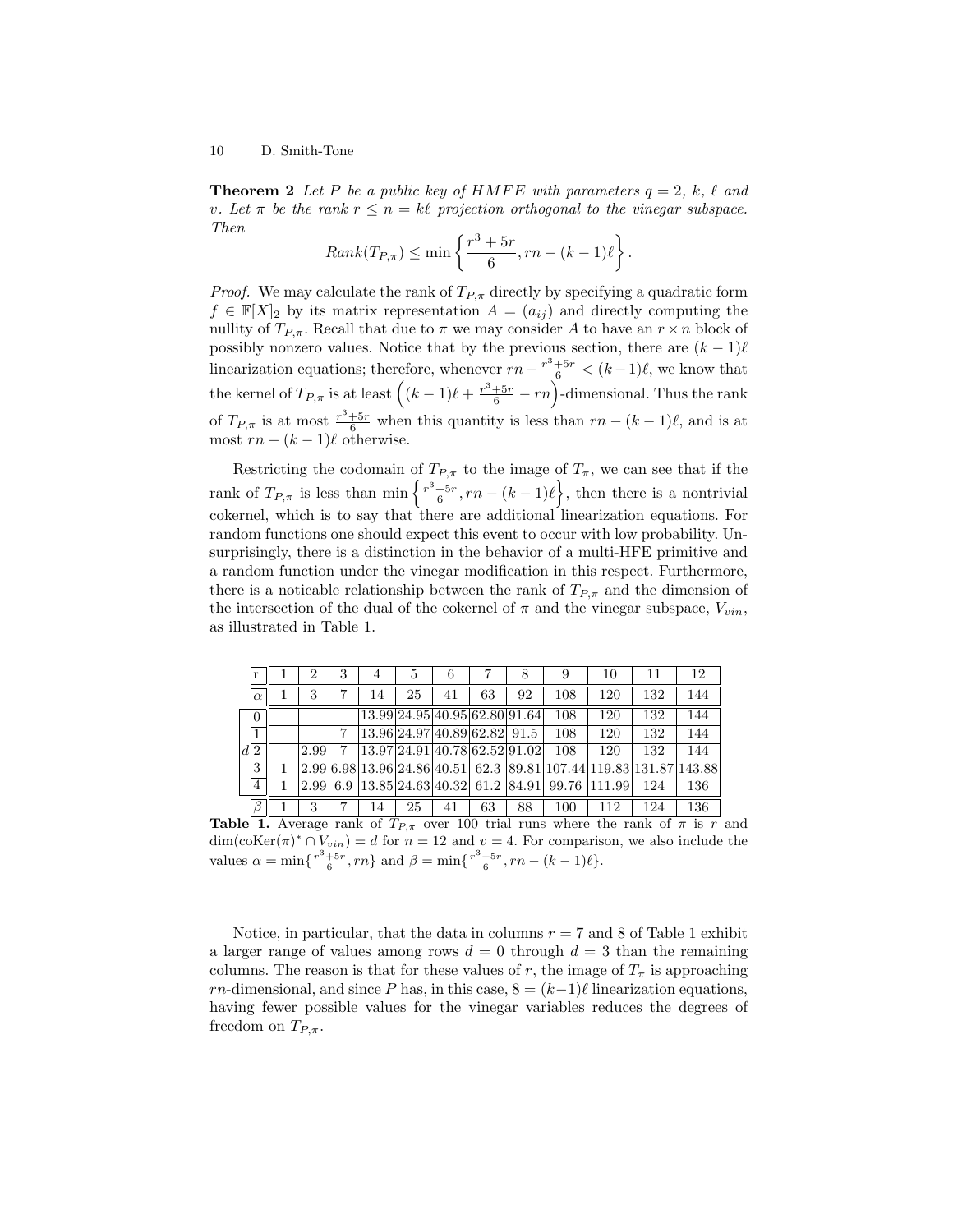This transition appears to grow sharper as  $dim(c \times (r(\pi)^*) \cap V_{vin})$  approaches  $dim(V_{vin})$ . Apparently, the symmetries in the multi-HFE structure skew the distribution of Rank $(T_{P,\pi})$  away from that of Rank $(T_{f,\pi})$  for a random function f and the degrees of freedom of the values of the vinegar variables in the image of  $\pi$  is a metric for passing between these two extremes. The disparity is more apparent with fewer vinegar variables, see Table 2.

**Remark 1** The variance of the data increases near  $r = \sqrt{6n-5}$ ; however, the variance is still small, is even smaller with larger q and is extremely small with  $d = 0$  in all cases.

|     |          |   |                                             |    |    |    |    |                                                          |     |     | 12  |
|-----|----------|---|---------------------------------------------|----|----|----|----|----------------------------------------------------------|-----|-----|-----|
|     | $\alpha$ |   |                                             | 25 | 41 | 63 | 92 | 108                                                      | 120 | 132 | 144 |
|     | 0        |   | $[2.99 6.95 13.92 24.92 40.86 62.49 91.07]$ |    |    |    |    | 108                                                      | 120 | 132 | 144 |
| ld. |          | 3 | 3.9                                         |    |    |    |    | $[24.72]40.63[62.25]89.7[107.21]119.55[131.57]143.67$    |     |     |     |
|     | '2       |   |                                             |    |    |    |    | 2.97  6.95  13.84  24.73  40.04   6.36    84.95    99.72 | 112 | 124 | 136 |
|     |          |   |                                             | 25 | 41 | 63 | 88 | 100                                                      | 12  | 124 | 136 |

**Table 2.** Average rank of  $T_{P,\pi}$  over 100 trial runs where the rank of  $\pi$  is r and  $\dim(\mathrm{coKer}(\pi)^*) \cap V_{vin} = d$  for  $n = 12$  and  $v = 2$ . For comparison, we also include the values  $\alpha = \min\{\frac{r^3 + 5r}{6}, rn\}$  and  $\beta = \min\{\frac{r^3 + 5r}{6}, rn - (k-1)\ell\}.$ 

#### 6.2 Key Recovery

The method for turning this statistical anomaly into a key recovery is as follows. First one randomly generates a large number of rank  $r \approx \sqrt{6n-5}$  projections  $\pi$ and selects a cutoff rank R for  $T_{P,\pi}$ . For any  $\pi$ , if the rank of  $T_{P,\pi}$  is bounded by R,  $\pi$  is placed in a database. Next one chooses a number s of  $\operatorname{coKer}(\pi)^*$  to intersect in the hopes of filtering out a vector  $\overline{v}$  in  $V_{vin}$ . Success is measurable immediately by estimating the distribution of  $\text{Rank}(T_{P',\pi})$  near  $r = \sqrt{6n-5}$ , where  $P'$  is  $P$  composed with the projection onto the orthogonal complement of  $\overline{v}$ . Finally, one repeats this process, which becomes easier as v diminishes.

For this method to be effective, one must fine tune  $R$  and  $s$  to minimize the number of low rank  $T_{P,\pi}$  required to be computed. To estimate the optimal s we note that the probability of a vector lying in the intersection of s subspaces of dimension r in a vector space of dimension  $n + v$  is roughly  $q^{sr-(s-1)(n+v)}$ . Similarly, under the assumption that each of the  $k$  subspaces has a  $d$ -dimensional intersection with a fixed v-dimensional subspace, the probability that a vector in this subspace lies in the intersection is roughly  $q^{sd-(s-1)v}$ . When these probabilities are equal, i.e. when  $s \approx \frac{n}{n+d-r}$ , essentially all of the vectors in the intersection should lie in the fixed v-dimensional subspace. Specifically, when  $n \rightarrow \infty$ is sufficiently large  $(n \geq 19$  for  $d = 1$  and  $r \approx \sqrt{6n-5}$ , for example),  $s = 2$ suffices.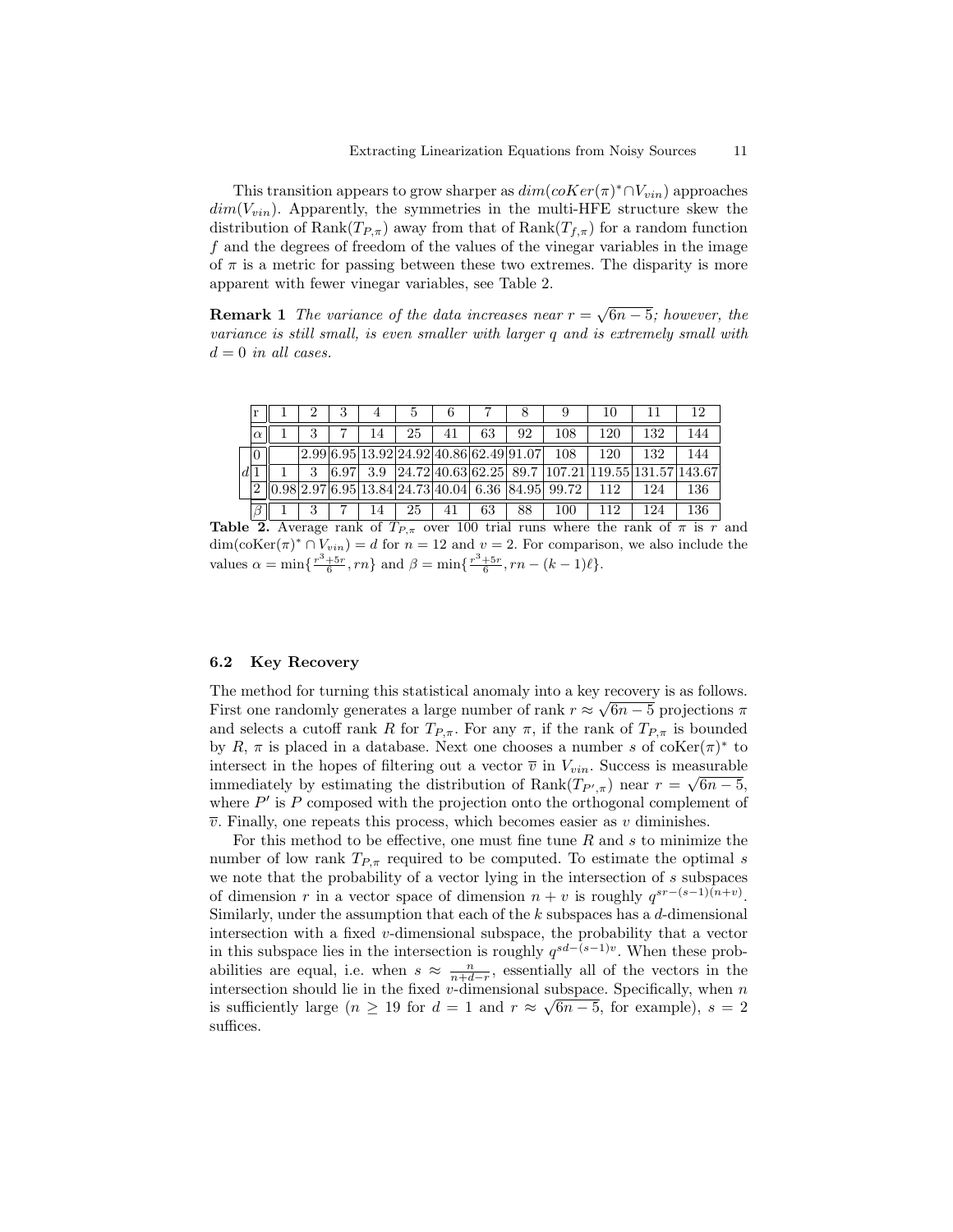Under the assumption that an R can be found such that the fraction of  $\pi$ satisfying  $\dim(coker(\pi)^* \cap V_{vin}) = d$  among all  $\pi$  for which the rank of  $T_{P,\pi}$ is bounded by R is significant, the recovery of a vector  $\overline{v} \in V_{vin}$  requires approximately  $q^{d(r-s)+v(s-1)}$  calculations of the rank of  $T_{P,\pi}$  plus some additional linear algebra steps. Thus the complexity of recovering the vinegar subspace is  $\mathcal{L}(\mathcal{L})$  $\mathcal{O}\left((rn)^{\omega}q^{d(r-s)+v(s-1)}\right)$ . Since  $r \approx \sqrt{6n-5}$ , this attack is subexponential in n for any fixed v. For the special case of  $v = 2$ , addressing the claim in [17], we have  $d = 1$  and  $s = 2$  for sufficiently large n and this formula simplifies to  $\mathcal{O}\left((rn)^{\omega}q^{r+1}\right) = \mathcal{O}\left(n^{3\omega/2}q^{\sqrt{6n-5}+1}\right).$ 

Experiments show that this method is effective in practice on small scale schemes. In the case of  $q = 2$ ,  $l = 4$ ,  $k = 3$  and  $v = 2$ , only four rank 9 projections  $\pi$  satisfying rank $(T_{P,\pi}) \leq R = 107$  were needed to find a vector in  $V_{vin}$ . On average one in 384 projections  $\pi$  satisfied this property, supporting the above complexity estimate.

It is interesting to note that the cutoff phenomenon in the rank of  $T_{P,\pi}$ , though present, is not extremely sharp, at least when  $r \approx \sqrt{6n-5}$ ; therefore, for small values of  $v$  a value of  $R$  can be found to make the attack effective. Still, for  $v > 4$ , we estimate that the cutoff is sharp enough that one would require  $d > 1$  to find a suitable value of R; however, this would render the attack worse than brute force for essentially any parameters, due to the large  $q$  of HMFEv.

# 7 Other Techniques

In [21], new statistical methods for attacking HFEv- are advanced. In principle, the attacks are applicable to HMFEv as well; however the complexity analysis is not the same. Similar to the attack presented in Section 6, these techniques incorporate projections and the calculation of invariants to bootstrap a distinguisher to a key recovery attack, though the approaches are different.

The first approach combines projection with the MinRank method. There are two possible variants of this technique: Project-then-MinRank and MinRankthen-Project. The Project-then-MinRank strategy works by noting that there is a distinction in the Q-rank of the central map under a projection reducing the dimension of the vinegar subspace versus a projection that is full rank when restricted to the vinegar subspace. Both attacks, however, still require the Min-Rank step to be executed. In the context of HMFEv, as long as  $k + v$  is large, even a random reduction in the rank of two or three, which occurs with very low probability, will not reduce the complexity sufficiently to risk the integrity of the scheme. Due to the relatively large size of  $q$  in the proposed parameters of HMFEv, the MinRank-then-Project method seems to be the more efficient. In this case the complexity of the MinRank-then-Project approach is dominated by the cost of the MinRank step, which has complexity  $\mathcal{O}(\ell^{(k+v+1)\omega})$ , as predicted in Section 4.2.

The second approach attempts to leverage the low Q-rank of HFE by way of the degree of regularity. Specifically, the attack proceeds by projecting an HFEvscheme to a subspace of a dimension at which random quadratic systems have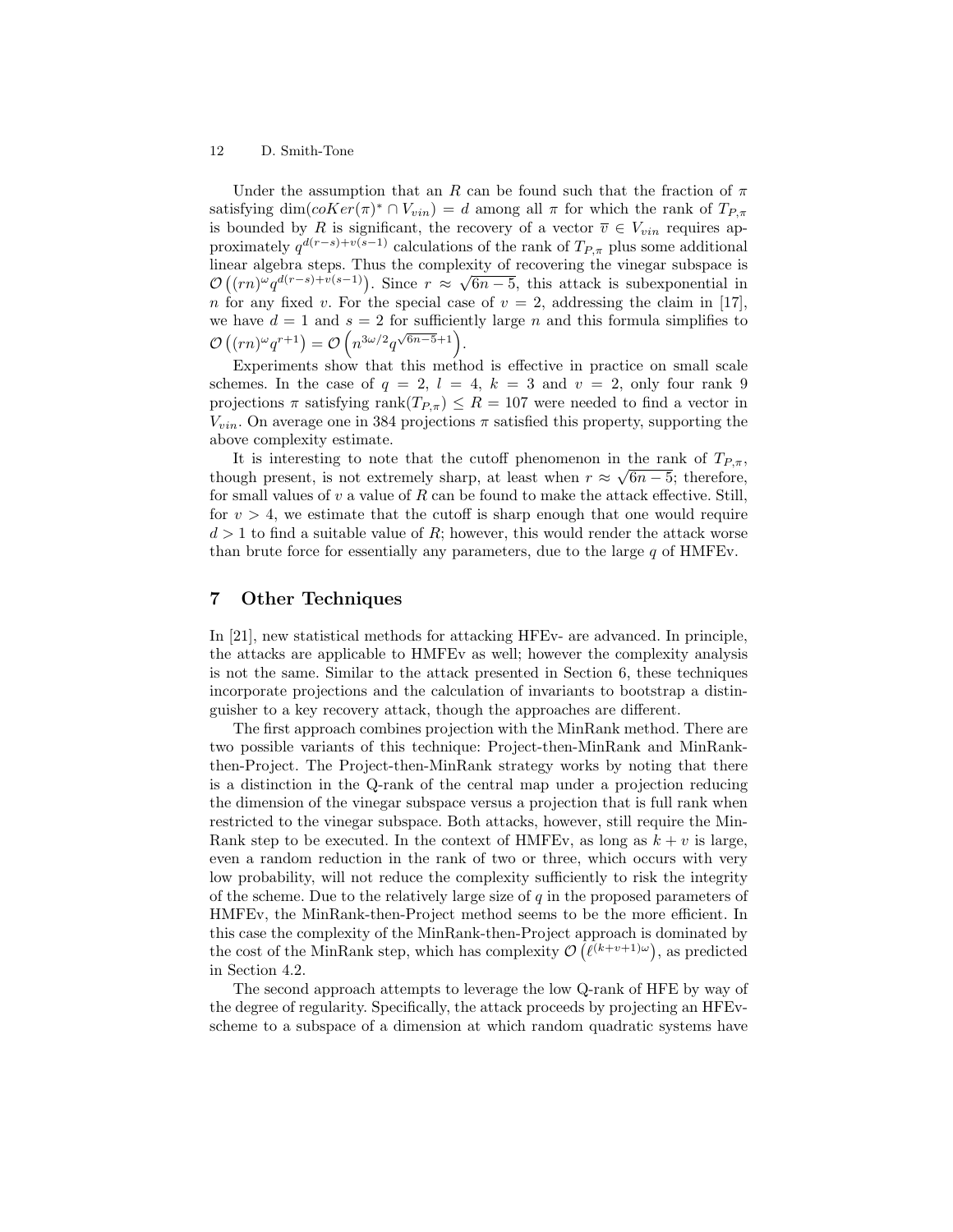degree of regularity d but random systems of smaller dimension have degree of regularity  $d-1$ . Because of the low Q-rank property of HFE, there is a higher probability that projected systems from an HFE instance will have a lower degree of regularity. The idea is that if the projection eliminates a vinegar variable it may be detectable in the degree of regularity of the projected scheme.

The complexity of this attack in application to HMFEv is also dependent on the sum  $k + v$ . The projection must have a large enough corank to have a sufficiently high probability of achieving a reduction in the degree of regularity and when a vector in the vinegar subspace is found, there is no additional information about the basis of the vinegar subspace revealed. Thus the attack must be repeated with the slight advantage of one additional equation specifying a one-dimensional subspace of the subsequent kernel.

The complexity of the entire attack is approximately  $\mathcal{O}\left(q^{n-t}\binom{n+v+d}{d}^2\binom{n+v}{2}\right)$ , where t is the co-dimension of projection optimal for distinguishing and  $d$  is the degree of regularity at which distinguishing occurs. The quantity  $t$  is a decreasing function of  $k + v$ . This fact along with the size of q make this new technique infeasible for the parameters suggested in [17].

### 8 Experiments

We ran a series of experiments with Magma<sup>1</sup>, see [22], on a 3.2 GHz Intel<sup>®</sup>  $Xeon^{\mathbb{N}}$  CPU, testing the first step of the attack, recovering a vector in the vinegar subspace, for a variety of values of  $\ell$  with  $v = 2$  or  $v = 3$  and  $k = 3$  or  $k = 4$ . Tables 3 and 4 summarize some of our results in the  $v = 2$  and  $v = 3$  cases, respectively. The data support our complexity estimate of  $\mathcal{O}((rn)^{\omega}q^{d(r-s)+v(s-1)})$ .

|              |    | $v=2$ |    |    |  |                                                                           |  |  |  |
|--------------|----|-------|----|----|--|---------------------------------------------------------------------------|--|--|--|
|              | ച  |       |    |    |  |                                                                           |  |  |  |
|              | ച  | 3     | ച  | ว  |  |                                                                           |  |  |  |
| $6n - 5 + 1$ |    |       | 10 | 11 |  | 10                                                                        |  |  |  |
|              |    |       | 10 |    |  |                                                                           |  |  |  |
|              | 10 | 10    |    |    |  |                                                                           |  |  |  |
| avg. time    |    |       |    |    |  | $ 145.2$ s $ 1155.4$ s $ 6131.3$ s $ 28910.4$ s $ 13070.7$ s $ 31570.6$ s |  |  |  |
| min. time    |    |       |    |    |  | 73.1s   827.7s   4583.4s   14859.6s   2997.7s   22180.0s                  |  |  |  |

Table 3. Average time (in s) for  $T$  instances of the vinegar recovery attack of Section 6 on HMFEv( $q = 2, k, \ell, v = 2$ ) for various values of  $\ell$  and k.

There is an interesting artifact in the data that should be pointed out explicitly. For almost all of the parameters tested, the value of  $n$  is too small for our estimate of s to achieve an upper bound of 2. That is, the number of  $coKer(\pi)^*$ 

<sup>&</sup>lt;sup>1</sup> Any mention of commercial products does not indicate endorsement by NIST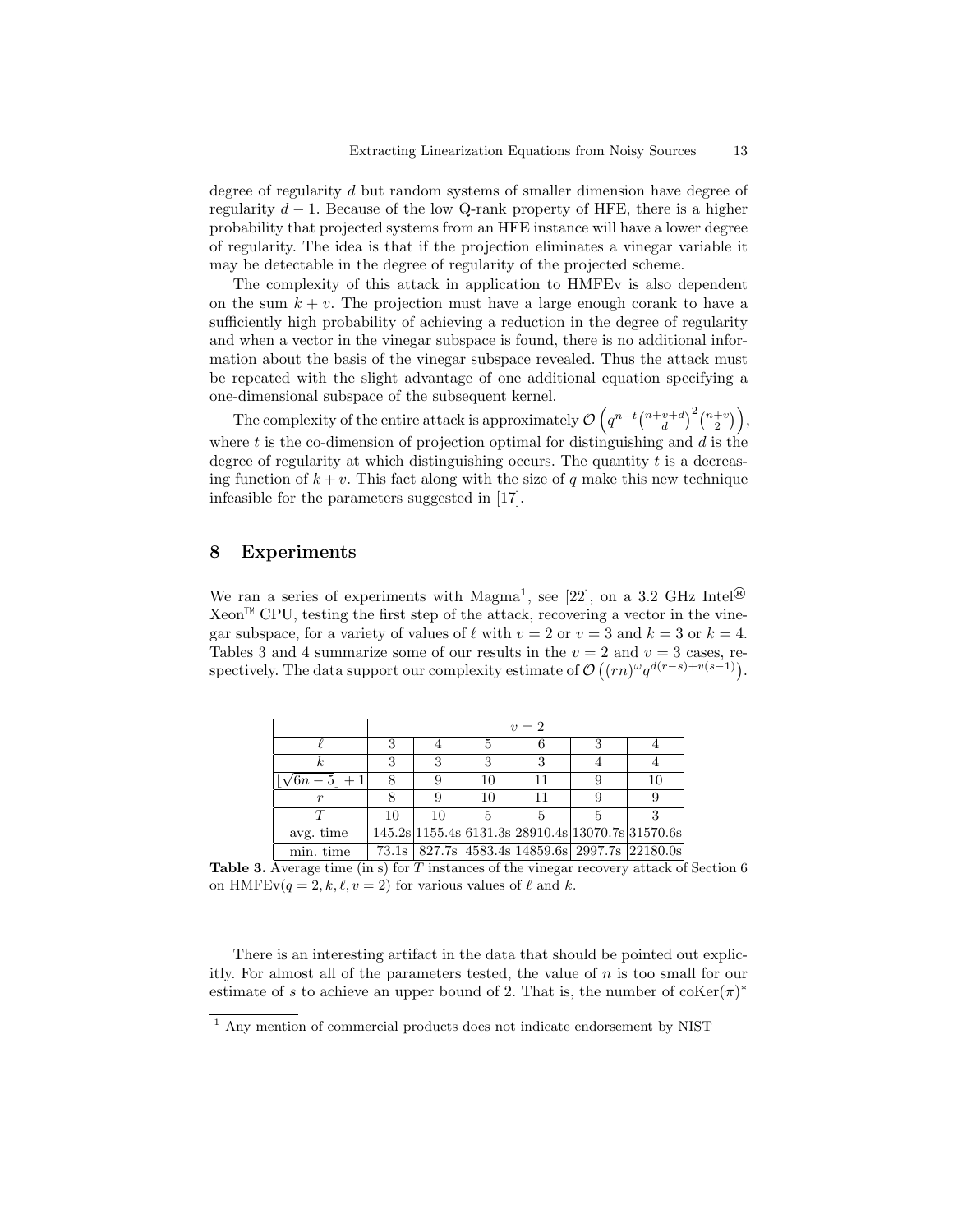one must intersect in order to essentially guarantee that a nontrivial intersection will reveal a vector in  $V_{vin}$  is, for most of these low values of n, greater than 2. Therefore, for these small tests, it is likely that we will see nonempty intersections constructed from two projections revealing a vector not contained in  $V_{vin}$ . Still, we found it more efficient for these small scale experiments to choose a value of  $s = 2$ . In nearly every experiment, we found nonempty intersections which did not intersect the  $V_{vin}$ . In fact, aside from a couple of lucky instances far from the mean, there was exactly one set of parameters for which the nonempty intersections always were in  $V_{vin}$ . That test was for  $k = \ell = 4$ , for which our estimate for s is

$$
s = \frac{n}{n+d-r} = \frac{16}{16+1-9} = 2.
$$

Thus, the tests behave exactly as predicted in the analysis of Section 6.

|                   |    | $v=3$ |                         |
|-------------------|----|-------|-------------------------|
|                   | 3  |       | 5                       |
| k                 | 3  | 3     | 3                       |
| $ \sqrt{6n-5} +1$ | 8  | 9     | 10                      |
| r                 |    |       |                         |
|                   | 10 | 10    |                         |
| avg. time         |    |       | 623.6s 1443.2s 47921.1s |
| min. time         |    |       | 440.7s 930.0 28803.2s   |

Table 4. Average time (in s) for T instances of the vinegar recovery attack of Section 6 on HMFEv( $q = 2, k = 3, \ell, v = 3$ ) for various values of  $\ell$ .

# 9 Conclusion

We have demonstrated that the security of HMFEv is not symmetrically dependent upon the values  $k$ , the number of multi-HFE variables over the extension field, and  $v$ , the number of vinegar variables. Due to the extremely low  $Q$ -rank structure of multi-HFE, symmetries in the multi-HFE map can percolate through the noise added by the vinegar variables and affect the rank of tensors derived from the public key when there are very few vinegar variables. Thus HMFEv really requires a large number of vinegar variables.

HMFEv adds to the interesting story of the interplay among Q-rank, the minus modifier, projection and the vinegar modifier. The new attack on the multi-HFE primitive shows that multi-HFE is actually a degenerate case of HFE, similar to  $C^*$ ; however, the vinegar modifier is still strong enough to secure the scheme. The lesson seems to be that vinegar is very good.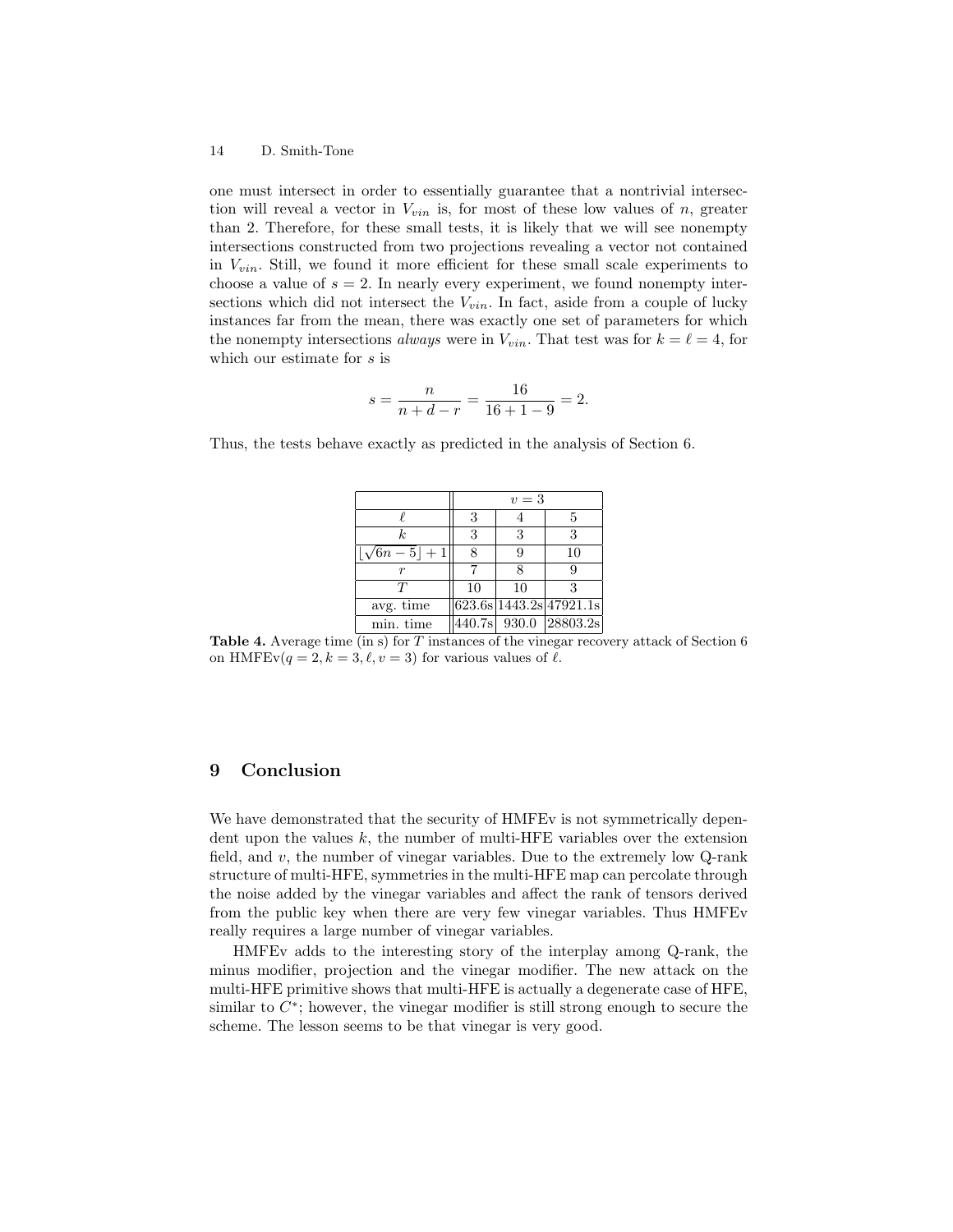### References

- 1. Hashimoto, Y.: On the security of hmfev. IACR Cryptology ePrint Archive 2017 (2017) 689
- 2. Shor, P.W.: Polynomial-time algorithms for prime factorization and discrete logarithms on a quantum computer. SIAM J. Sci. Stat. Comp. 26, 1484 (1997)
- 3. Group, C.T.: Submission requirements and evaluation criteria for the post-quantum cryptography standardization process. NIST CSRC (2016) http://csrc.nist.gov/groups/ST/post-quantum-crypto/documents/call-forproposals-final-dec-2016.pdf.
- 4. Patarin, J.: Hidden Fields Equations (HFE) and Isomorphisms of Polynomials (IP): Two New Families of Asymmetric Algorithms. In: EUROCRYPT. (1996) 33–48
- 5. Kipnis, A., Patarin, J., Goubin, L.: Unbalanced oil and vinegar signature schemes. EUROCRYPT 1999. LNCS 1592 (1999) 206–222
- 6. Ding, J., Dubois, V., Yang, B.Y., Chen, C.H.O., Cheng, C.M.: Could SFLASH be Repaired? In Aceto, L., Damgård, I., Goldberg, L.A., Halldórsson, M.M., Ingólfsdóttir, A., Walukiewicz, I., eds.: ICALP (2). Volume 5126 of Lecture Notes in Computer Science., Springer (2008) 691–701
- 7. Chen, M.S., Yang, B.Y., Smith-Tone, D.: Pflash secure asymmetric signatures on smart cards. Lightweight Cryptography Workshop 2015 (2015) http://csrc.nist.gov/groups/ST/lwc-workshop2015/papers/session3-smithtone-paper.pdf.
- 8. Cartor, R., Smith-Tone, D.: An updated security analysis of PFLASH. [23] 241–254
- 9. Patarin, J.: The oil and vinegar algorithm for signatures. Presented at the Dagstuhl Workshop on Cryptography (1997)
- 10. Patarin, J., Courtois, N., Goubin, L.: Flash, a fast multivariate signature algorithm. CT-RSA 2001, LNCS 2020 (2001) 297–307
- 11. Clough, C., Baena, J., Ding, J., Yang, B.Y., Chen, M.S.: Square, a New Multivariate Encryption Scheme. In Fischlin, M., ed.: CT-RSA. Volume 5473 of Lecture Notes in Computer Science., Springer (2009) 252–264
- 12. Shamir, A., Kipnis, A.: Cryptanalysis of the oil & vinegar signature scheme. CRYPTO 1998. LNCS 1462 (1998) 257–266
- 13. Dubois, V., Fouque, P.A., Shamir, A., Stern, J.: Practical Cryptanalysis of SFLASH. In Menezes, A., ed.: CRYPTO. Volume 4622 of Lecture Notes in Computer Science., Springer (2007) 1–12
- 14. Billet, O., Macario-Rat, G.: Cryptanalysis of the square cryptosystems. ASI-ACRYPT 2009, LNCS 5912 (2009) 451–486
- 15. Chen, C.O., Chen, M., Ding, J., Werner, F., Yang, B.: Odd-char multivariate hidden field equations. IACR Cryptology ePrint Archive 2008 (2008) 543
- 16. Bettale, L., Faugère, J., Perret, L.: Cryptanalysis of HFE, multi-HFE and variants for odd and even characteristic. Des. Codes Cryptography 69 (2013) 1–52
- 17. Petzoldt, A., Chen, M., Ding, J., Yang, B.: Hmfev an efficient multivariate signature scheme. [23] 205–223
- 18. Hashimoto, Y.: Cryptanalysis of multi-hfe. IACR Cryptology ePrint Archive 2015 (2015) 1160
- 19. Ding, J., Yang, B.Y.: Degree of regularity for hfev and hfev-. In Gaborit, P., ed.: PQCrypto. Volume 7932 of Lecture Notes in Computer Science., Springer (2013) 52–66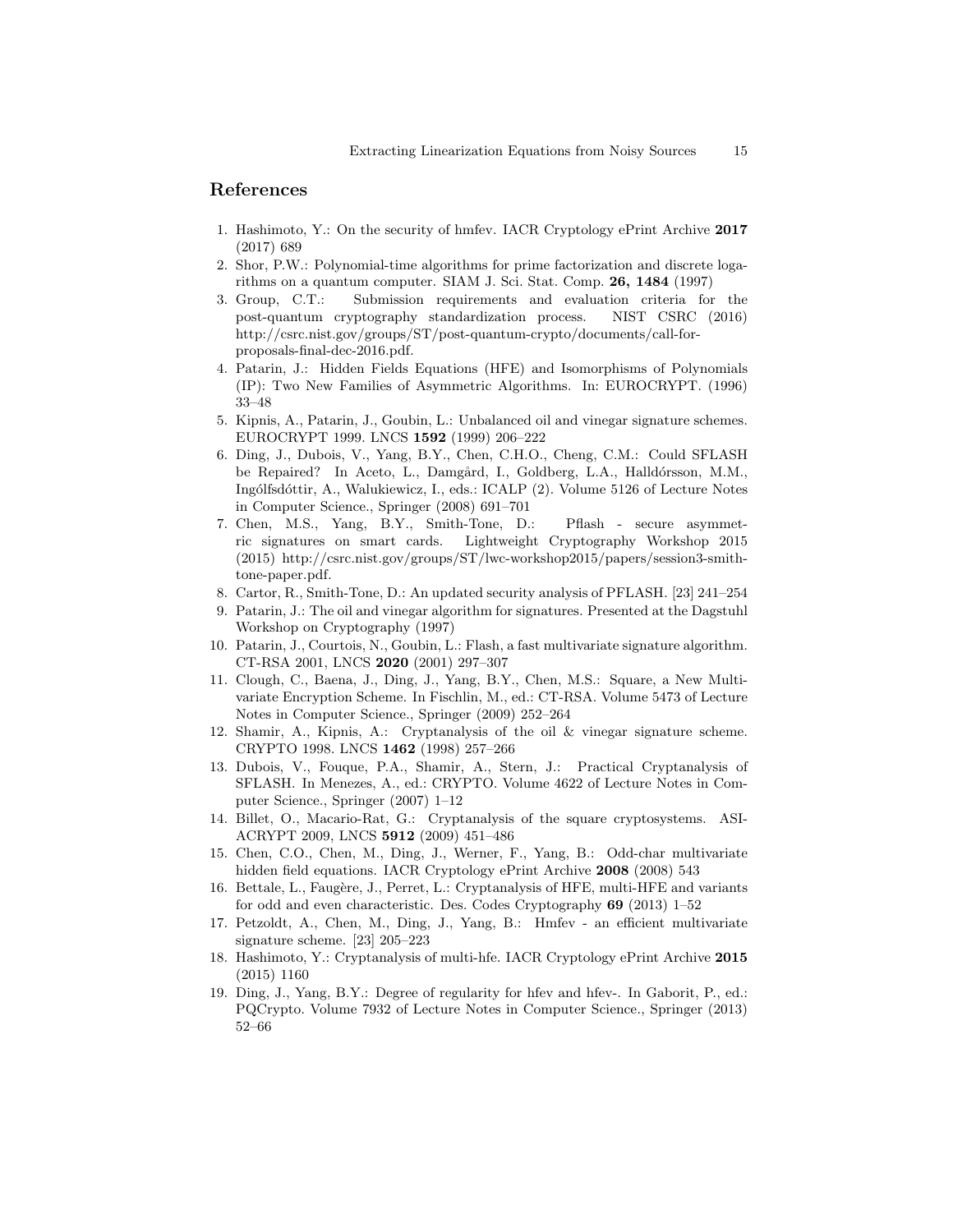- 16 D. Smith-Tone
- 20. Petzoldt, A., Chen, M.S., Ding, J., Yang, B.Y.: Hmfev an efficient multivariate signature scheme. Presentation - Post-Quantum Cryptography - 8th International Conference on Post-Quantum Cryptography, PQCrypto 2017, Utrecht, Netherlands, June 26-28, 2017 (2017) https://2017.pqcrypto.org/conference/slides/mqI/HMFEv.pdf.
- 21. Ding, J., Perlner, R., Petzoldt, A., Smith-Tone, D.: Improved cryptanalysis of hfevvia projection. In Current Submission (2017)
- 22. Bosma, W., Cannon, J., Playoust, C.: The Magma algebra system. I. The user language. J. Symbolic Comput. 24 (1997) 235–265 Computational algebra and number theory (London, 1993).
- 23. Lange, T., Takagi, T., eds.: Post-Quantum Cryptography 8th International Workshop, PQCrypto 2017, Utrecht, The Netherlands, June 26-28, 2017, Proceedings. Volume 10346 of Lecture Notes in Computer Science., Springer (2017)

### A Existence of Linearization Equations

**Theorem 3** Let  $3 \leq k \leq 5$  and for  $i \in \{1, \ldots, k\}$  let

$$
Y_i = X_i X_{i+1} + \alpha_{i,1} X_1 + \dots + \alpha_{i,k} X_k + \alpha_{i,k+1},
$$

be a multi-HFE central map over E, where the indices are computed as least positive residues modulo k. Then there exists an  $E$ -bilinear relation between  $Y_i$ and  $X_i$ .

*Proof.* Consider the variable  $X_i$  for  $1 \leq i \leq k$ . There are two nontrivial syzygies given by  $LT(X_iY_{i+1}) - LT(X_{i+2}Y_i)$  and  $LT(X_iY_{i-2}) - LT(X_{i-2}Y_{i-1})$  involving  $X_i$ . One can clearly see that summing over i we obtain exactly k syzygies since every one is counted exactly twice. The case of  $k = 3$  is the exceptional case in which the span of these syzygies is less than  $k$ -dimensional; however, we have already seen that the result holds for  $k = 3$ .

The non-leading terms of  $X_i Y_{i+1}$  are either linear in X, specifically,  $\alpha_{ii} X_i^2$ ; linear in X and Y, i.e. of the form  $X_i X_{i\pm 1} = Y_{(i\pm 1-1)/2} + \sum_{j\neq i\pm 1} \alpha_j X_j$ ; or quadratic in X, such as  $X_i X_s$  where  $s \notin \{i-1, i, i+1\}$ . There are exactly  $\frac{k^2-3k}{2}$ quadratics  $X_i X_j$  with  $j \notin \{i-1, i, i+1\}$ . Each such term can be eliminated with linear combinations of  $X_i Y_{i+1} - X_{i+2} Y_i$  provided  $\frac{k^2 - 3k}{2} \le k$ , which occurs if  $k \leq 5$ .

### B Toy Example

We illustrate the attack on a very small scale example, showing the extraction of the vinegar subspace of the plaintext space. Specifically, we consider the case HMFEv( $q = 2, k = 3, \ell = 2, v = 2$ ), and recover a transformation of the plaintext space and a multi-HFE instance that can be used to produce forgeries with the vinegar variables of the central map set to zero. We simplify the exposition by considering a homogeneous key.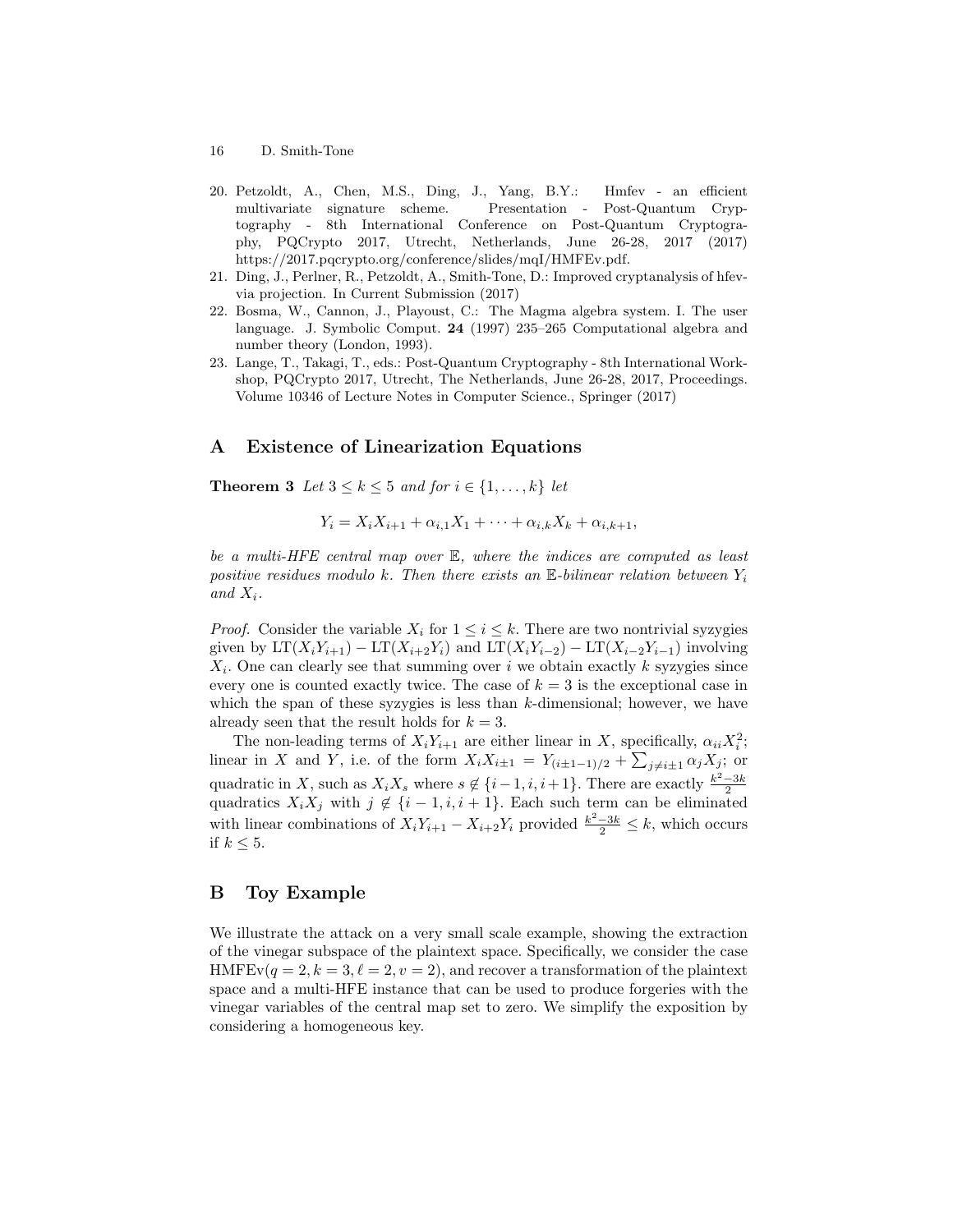### B.1 The Public Key

We construct the degree  $\ell$  extension  $\mathbb{E} = \mathbb{F}_2(b)$  where  $b^2 + b + 1 = 0$ . We specify the canonical isomorphism  $\phi : \mathbb{F}_2^2 \to \mathbb{E}$ . We randomly fix the central map  $\overline{F}$ , specifying its coordinates,

$$
Y_1 = X_1 X_2 + \phi(L_{11}(X_V)) X_1 + \phi(L_{12}(X_V)) X_2 + \phi(L_{13}(X_V)) X_3 + \phi(x_7^2, x_7 x_8)
$$
  
\n
$$
Y_2 = X_2 X_3 + \phi(L_{21}(X_V)) X_1 + \phi(L_{22}(X_V)) X_2 + \phi(L_{23}(X_V)) X_3 + \phi(x_7 x_8, x_7^2 + x_8^2)
$$
  
\n
$$
Y_3 = X_1 X_3 + \phi(L_{31}(X_V)) X_1 + \phi(L_{32}(X_V)) X_2 + \phi(L_{33}(X_V)) X_3 + \phi(x_8^2, x_7 x_8)
$$

where

$$
L_{11} = X_V \begin{bmatrix} 1 & 1 & 1 & 1 & 1 \\ 1 & 1 & 0 & 0 & 1 & 1 \end{bmatrix}, L_{12} = X_V \begin{bmatrix} 0 & 1 & 1 & 1 & 0 & 1 \\ 0 & 0 & 1 & 1 & 1 & 1 \end{bmatrix}, L_{13} = X_V \begin{bmatrix} 0 & 0 & 0 & 1 & 0 & 0 \\ 1 & 0 & 1 & 1 & 0 & 0 \end{bmatrix},
$$
  
\n
$$
L_{21} = X_V \begin{bmatrix} 0 & 0 & 0 & 1 & 1 & 0 \\ 1 & 0 & 0 & 0 & 1 & 1 \end{bmatrix}, L_{22} = X_V \begin{bmatrix} 1 & 1 & 0 & 1 & 1 & 1 \\ 0 & 1 & 1 & 0 & 0 & 0 \end{bmatrix}, L_{23} = X_V \begin{bmatrix} 0 & 1 & 0 & 0 & 1 & 1 \\ 1 & 1 & 1 & 0 & 1 & 1 \end{bmatrix},
$$
  
\n
$$
L_{31} = X_V \begin{bmatrix} 1 & 0 & 0 & 1 & 1 & 0 \\ 1 & 0 & 1 & 1 & 0 & 1 \end{bmatrix}, L_{32} = X_V \begin{bmatrix} 1 & 1 & 1 & 0 & 0 & 1 \\ 1 & 0 & 1 & 0 & 0 & 0 \end{bmatrix}, L_{33} = X_V \begin{bmatrix} 1 & 0 & 0 & 1 & 1 & 0 \\ 0 & 1 & 0 & 0 & 1 & 0 \end{bmatrix},
$$

and two invertible linear transformations  $T$  and  $U$ :

$$
T = \begin{bmatrix} 0 & 0 & 0 & 0 & 1 & 0 \\ 1 & 0 & 0 & 1 & 1 & 1 \\ 0 & 1 & 0 & 1 & 1 & 1 \\ 1 & 1 & 0 & 0 & 0 & 1 \\ 1 & 1 & 1 & 1 & 0 & 0 \\ 0 & 0 & 0 & 1 & 1 & 0 \end{bmatrix}, \text{ and } U = \begin{bmatrix} 1 & 0 & 0 & 1 & 0 & 0 & 0 \\ 1 & 1 & 1 & 0 & 0 & 1 & 0 & 0 \\ 1 & 1 & 0 & 1 & 0 & 0 & 0 & 0 \\ 0 & 0 & 0 & 1 & 0 & 0 & 0 & 0 \\ 0 & 0 & 1 & 1 & 0 & 0 & 0 & 0 \\ 0 & 0 & 0 & 1 & 0 & 0 & 0 & 0 \\ 0 & 0 & 0 & 0 & 0 & 0 & 1 & 1 \\ 0 & 0 & 0 & 0 & 0 & 0 & 1 & 1 \end{bmatrix}.
$$

 $(U$  is chosen in this manner to make it easier for the reader to identify the vinegar subspace. Note that this choice (1) does not mix the multi-HFE and vinegar variables and (2) this fact is irrelevant for the attack because random projections are selected and typically all variables will be mixed.)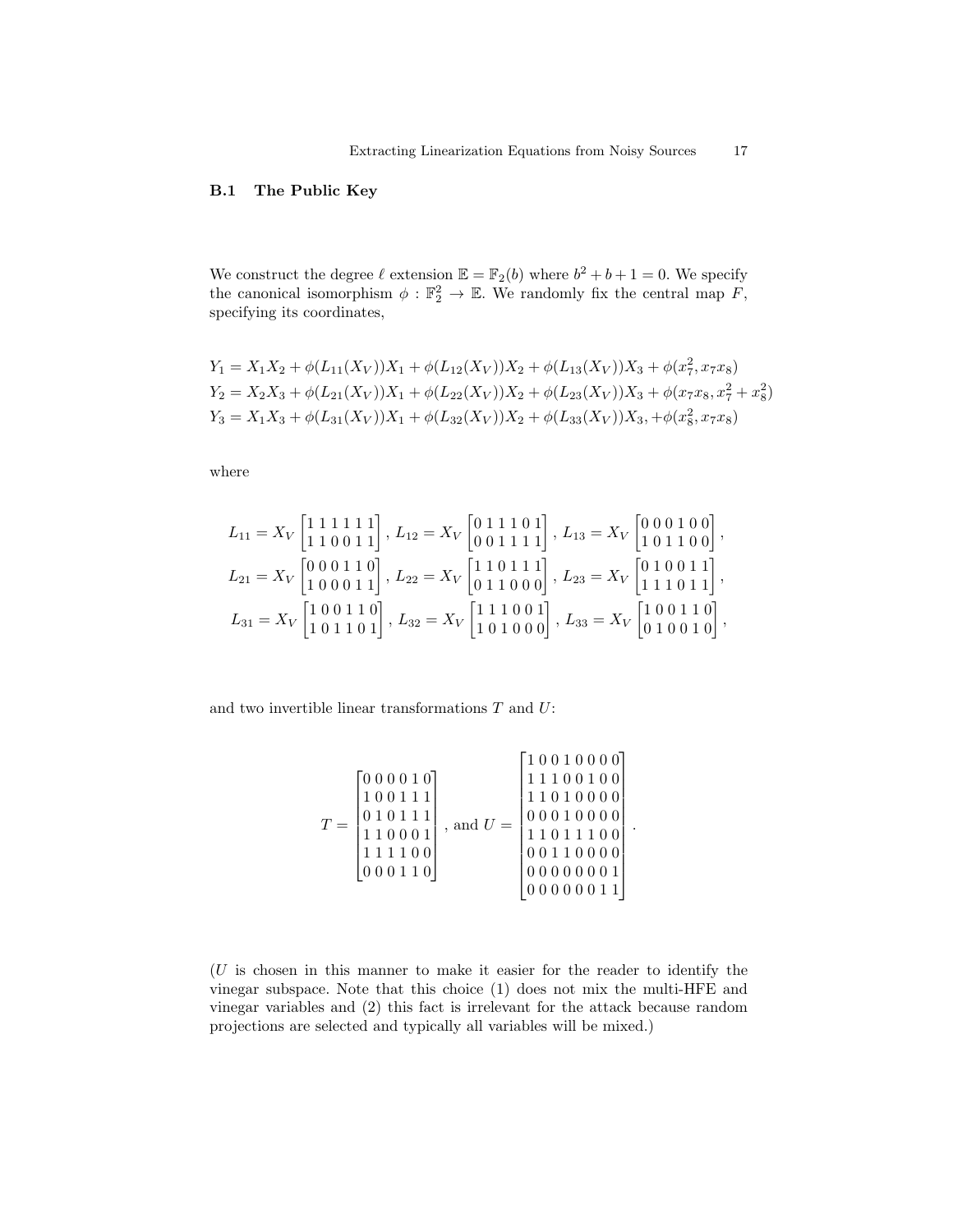Composing  $P = T \circ \phi^{-1} \circ F \circ (\phi \times id_V) \circ U$ , we obtain the public key expressed here in polar form over  $\mathbb{F}_2$ :

|         | [11110111] | $P_1 =$        | [00000001] | $P_{2} =$       | [00001011] |   |
|---------|------------|----------------|------------|-----------------|------------|---|
|         | 11110111   |                | 00101111   |                 | 01101011   |   |
|         | 11000100   |                | 01001010   |                 | 01000011   |   |
|         | 11000011   |                | 100001000  |                 | 00000001   |   |
| $P_0 =$ | 00000010   |                | 01111110   |                 | 11000001   | , |
|         | 11100010   |                | 01001001   |                 | 00000011   |   |
|         | 11011101   |                | 01101001   |                 | 11100111   |   |
|         | 11010011   |                | 11000111   |                 | 11111111   |   |
|         |            |                |            |                 |            |   |
|         | 10110110   | ${\bf ,P_4} =$ | 10010010   | $, {\bf P}_5 =$ | 10110101   |   |
|         | 00111010   |                | 00000001   |                 | 00101000   |   |
|         | 11000100   |                | 00110110   |                 | 11001110   |   |
|         | 111001001  |                | 10100001   |                 | 10001000   |   |
| $P_3 =$ | 01010101   |                | 00001110   |                 | 01111011   |   |
|         | 10101010   |                | 00101000   |                 | 10100010   |   |
|         | 11000110   |                | 10101001   |                 | 00101111   |   |
|         | 00011001   |                | 01010011   |                 | 10001010   |   |

#### B.2 Recovering the Vinegar Subspace

We choose random rank  $r = 5$  projections  $\pi$  and compute the rank of

$$
T_{P,\pi}(\overline{x}) = \pi(\overline{x}) \begin{bmatrix} t_{1,1} & \cdots & t_{1,6} \\ \vdots & \ddots & \vdots \\ t_{5,1} & \cdots & t_{5,6} \end{bmatrix} \overline{y}^{\top},
$$

where  $P(\pi(\overline{x})) = \overline{y}$ . Setting a rank bound of 19, we generate maps  $\pi$  satisfying rank $(T_{P,\pi}) \leq 19$ . As we find solutions,  $\pi_i$  we compute  $\operatorname{coker}(\pi_i)^* \cap \operatorname{coker}(\pi_j)^*$ .

In this experiment, the first two projections  $\pi_1$  and  $\pi_2$  satisfying the rank bound are

| [11110100]<br>00101011<br>$\Pi_1 =  010111111 $ | [10001000]<br>01100100<br>and $\Pi_2 =  01111100 $ |  |
|-------------------------------------------------|----------------------------------------------------|--|
| 00010011<br>00000011                            | 11101000<br>11000100                               |  |

and the linear form  $[0\ 0\ 0\ 0\ 0\ 1\ 1]$  is in  $\text{coker}(\pi_1)^* \cap \text{coker}(\pi_2)^*$ . The reader recognizes that this linear form is identified with an element of  $V_{vin}$ .

We may now project the entire scheme onto the orthogonal complement of this vector and will have eliminated one vinegar variable from HMFEv. Equivalently, one may choose projections  $\pi$  from those containing this vector in  $\mathrm{coKer}(\pi)^*$ . Because of the size of this example, we chose the latter option, though the former is more efficient, in general.